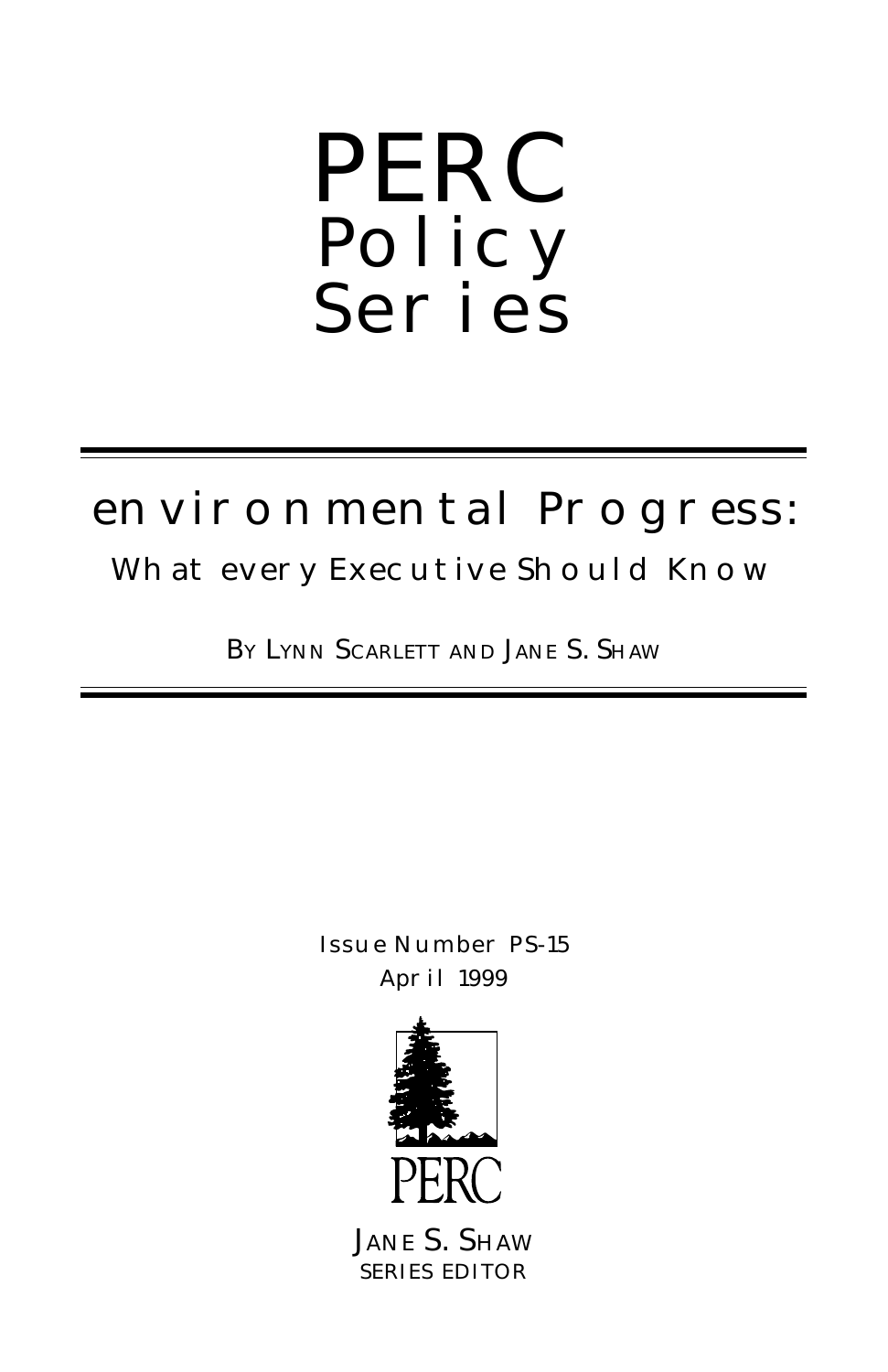# **PERC**

#### **502 SOUTH 19TH AVENUE, SUITE 211 Bozeman MT 59718-6827 Phone: (406) 587-9591 • Fax: (406) 586-7555 E-MAIL: perc@perc.org • http://www.perc.org**

#### Copyright ©1999 by the Political Economy Research Center. ISSN 1094-6551

This paper is available on PERC's Web site: www.perc.org. Distribution of this paper beyond personal use requires permission from PERC (the Political Economy Research Center).

 $\overline{\mathbf{u}}$ 

|         | THE PERC POLICY SERIES                                                                            |
|---------|---------------------------------------------------------------------------------------------------|
| $PS-4$  | <b>Turning a Profit on Public Forests</b><br>Donald R Leal                                        |
| $PS-5$  | <b>Superfund: The Shortcut that Failed</b><br>Richard L. Stroup                                   |
| $PS-6$  | <b>Conservation-Native American Style</b><br>Terry L. Anderson                                    |
| $PS-7$  | <b>Community-Run Fisheries:</b><br>Avoiding the Tragedy of the Commons<br>Donald R. Leal          |
| $PS-8$  | <b>Environmental Federalism: Thinking Smaller</b><br>Terry L. Anderson and Peter J. Hill          |
| $PS-9$  | <b>Priming the Invisible Pump</b><br>Terry L. Anderson and Pamela S. Snyder                       |
|         | <b>PS-10</b> Back to the Future to Save Our Parks<br>Donald R. Leal and Holly Lippke Fretwell     |
| $PS-11$ | The Mining Law of 1872: Digging a Little Deeper<br>David Gerard                                   |
|         | PS-12 Who Will Save the Wild Tiger?<br>Michael 't Sas-Rolfes                                      |
|         | <b>PS-13</b> The Common Law: How It Protects the Environment<br>Roger E. Meiners and Bruce Yandle |
|         | PS-14 Bootleggers, Baptists, and Global Warming<br><b>Bruce Yandle</b>                            |
|         | PS-15 Environmental Progress: What Every Executive Should Know<br>Lynn Scarlett and Jane S. Shaw  |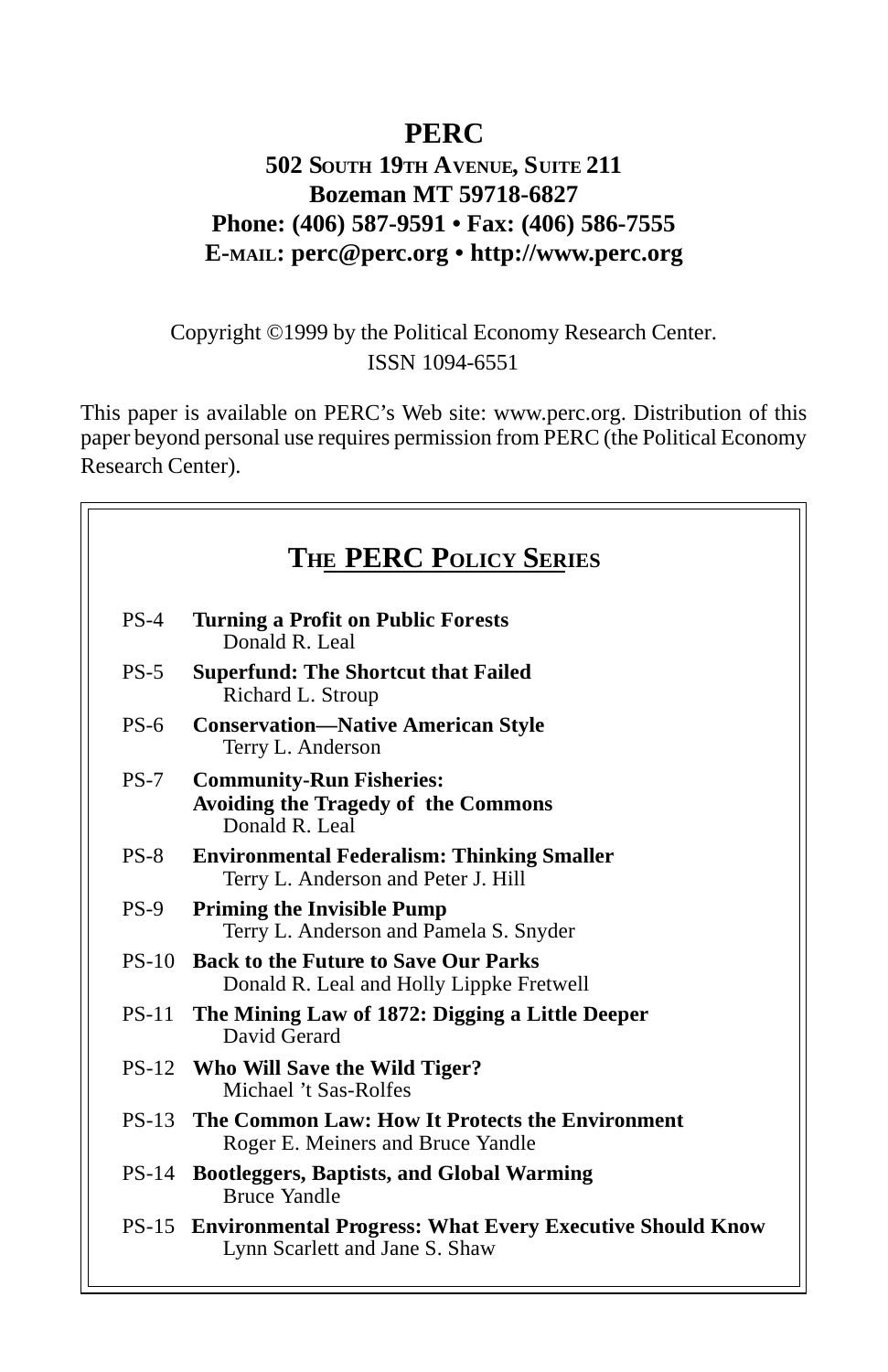| <b>CONTENTS</b><br>TO THE READER                        |
|---------------------------------------------------------|
| <b>INTRODUCTION</b><br>PAGE 1                           |
| <b>ENVIRONMENTAL PROGRESS: FOR THE RECORD</b><br>PAGE 2 |
| THE CAUSES OF ENVIRONMENTAL PROBLEMS<br>PAGE 8          |
| <b>ADDRESSING POLLUTION PROBLEMS</b><br>PAGE 13         |
| THE REGULATORY APPROACH<br>PAGE $14$                    |
| <b>NEW REGULATORY RHETORIC</b><br>PAGE 17               |
| <b>WHAT MARKETS ARE</b><br>$PAGE$ <sub>22</sub>         |
| <b>WHAT TO DO ABOUT REGULATION</b><br>PAGE $22$         |
| <b>CONCLUSION</b><br>PAGE 26                            |
| <b>NOTES</b>                                            |
| PAGE 27                                                 |
| <b>REFERENCES</b><br>PAGE 28                            |
| <b>INDEX</b><br>PAGE 33                                 |
|                                                         |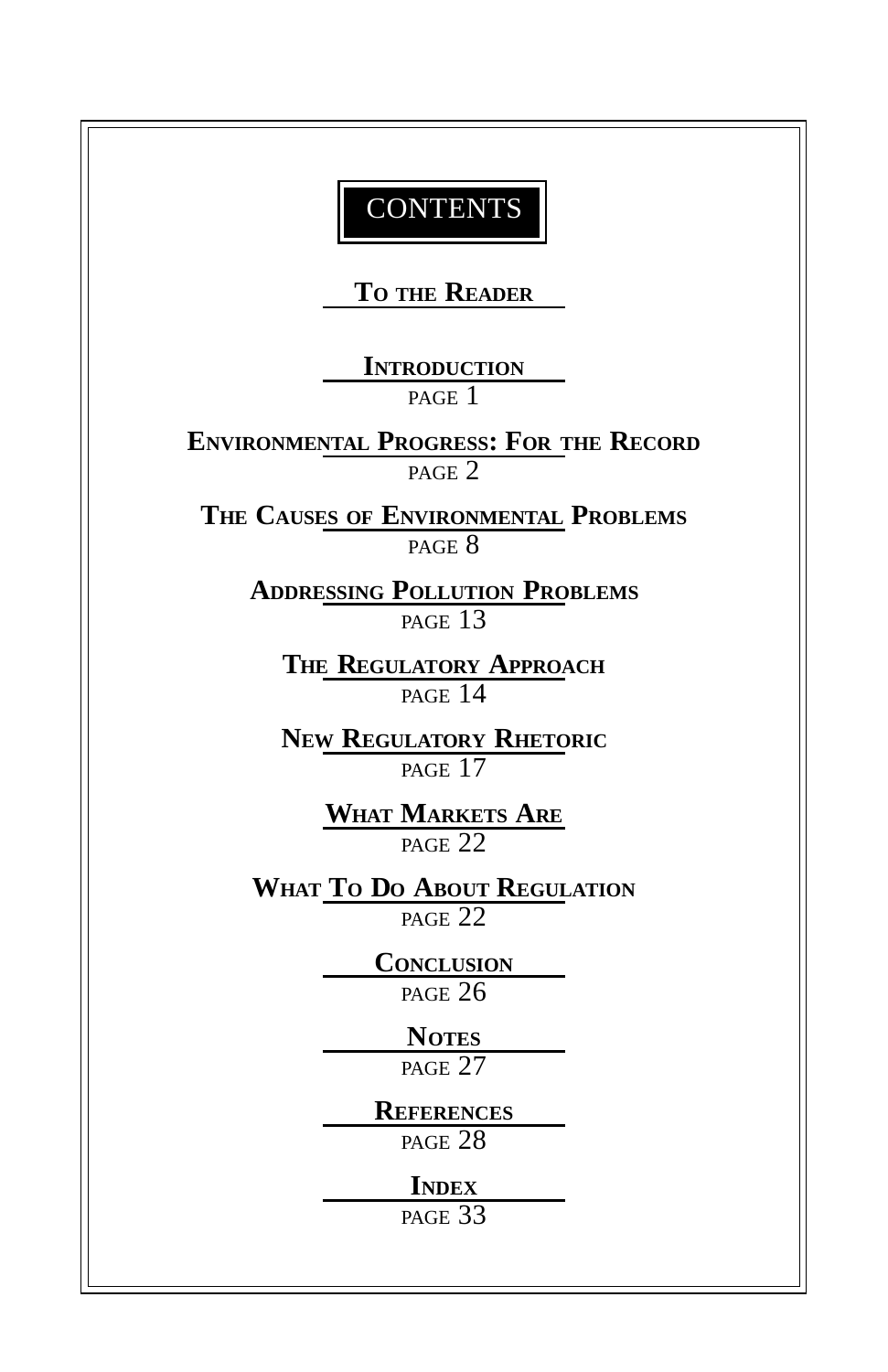# **TO THE READER**

The purpose of this paper, "Environmental Progress: What Every Executive Should Know," is to give business executives a better understanding of the dynamic social and economic settings that shape environmental problems and the opportunities for addressing those problems. Its insights should help executives meet environmental challenges with a principled approach that reflects the importance of consumer choice, innovation, and market competition.

Lynn Scarlett is the executive director of the Reason Public Policy Institute, a division of the Reason Foundation, a nonprofit educational organization. The institute proposes public policy recommendations that reflect the importance of the rule of law, marketplace competition, liberty, and personal responsibility. Scarlett is well-known for her innovative analyses of current environmental issues. Her paper *New Environmentalism*, published by the National Center for Policy Analysis, was a precursor of this essay.

Jane S. Shaw is a senior associate of PERC, the Political Economy Research Center, a nonprofit educational organization that explores market solutions to environmental problems. She is coauthor with Michael Sanera of *Facts, Not Fear* (Regnery 1996) and was formerly an economics editor with *Business Week*.

This is the fifteenth paper in the *PERC Policy Series*, which Jane Shaw edits. Dianna Rienhart is production manager for the series. Funding for this publication comes from the Reason Foundation. Other supporters of the *PERC Policy Series* are the John M. Olin Foundation and William A. Dunn, president of Dunn Capital Management. Additional copies of this paper are available from PERC for \$4. The paper is available in its entirety on PERC's Web site, http//:www.perc.org.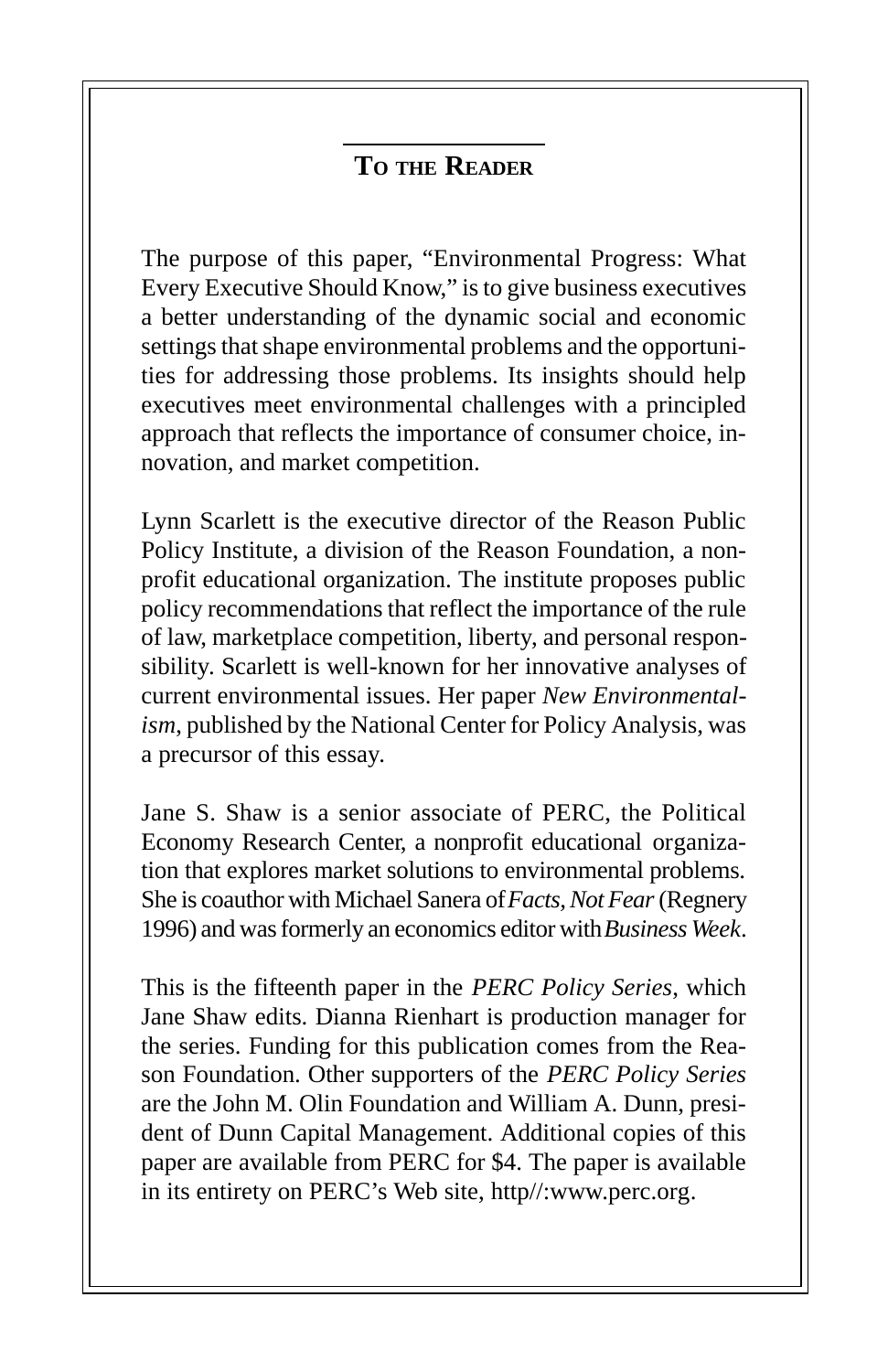**"T**he air people breathe is much cleaner today not because of the ideal handed down from Washington, but because society wanted it so." —David Schoenbrod New York Law School

#### **INTRODUCTION**

Environmental problems are among the most difficult fac-ing business executives. Executives want to be good environmental citizens, but they are routinely pilloried for polluting the air and water, for using up valuable natural resources, and for placing profits above protection of the environment. As everyone knows, such attacks have fueled an enormous growth in regulations. Men and women in business must devote increasing amounts of time to understanding and conforming to complex rules, some of which do little to improve health or the environment despite the large expenditures they require.

Given this situation, business executives need an intellectual framework to guide their decisions about environmental matters. Such a framework would apply a principled approach to the problems that arise daily. It would enable executives to better identify and support policies that meet environmental challenges while also strengthening market competition, spurring innovation, and maintaining customer choice.

The approach we outline here has been developed through consultation with business executives, a review of literature on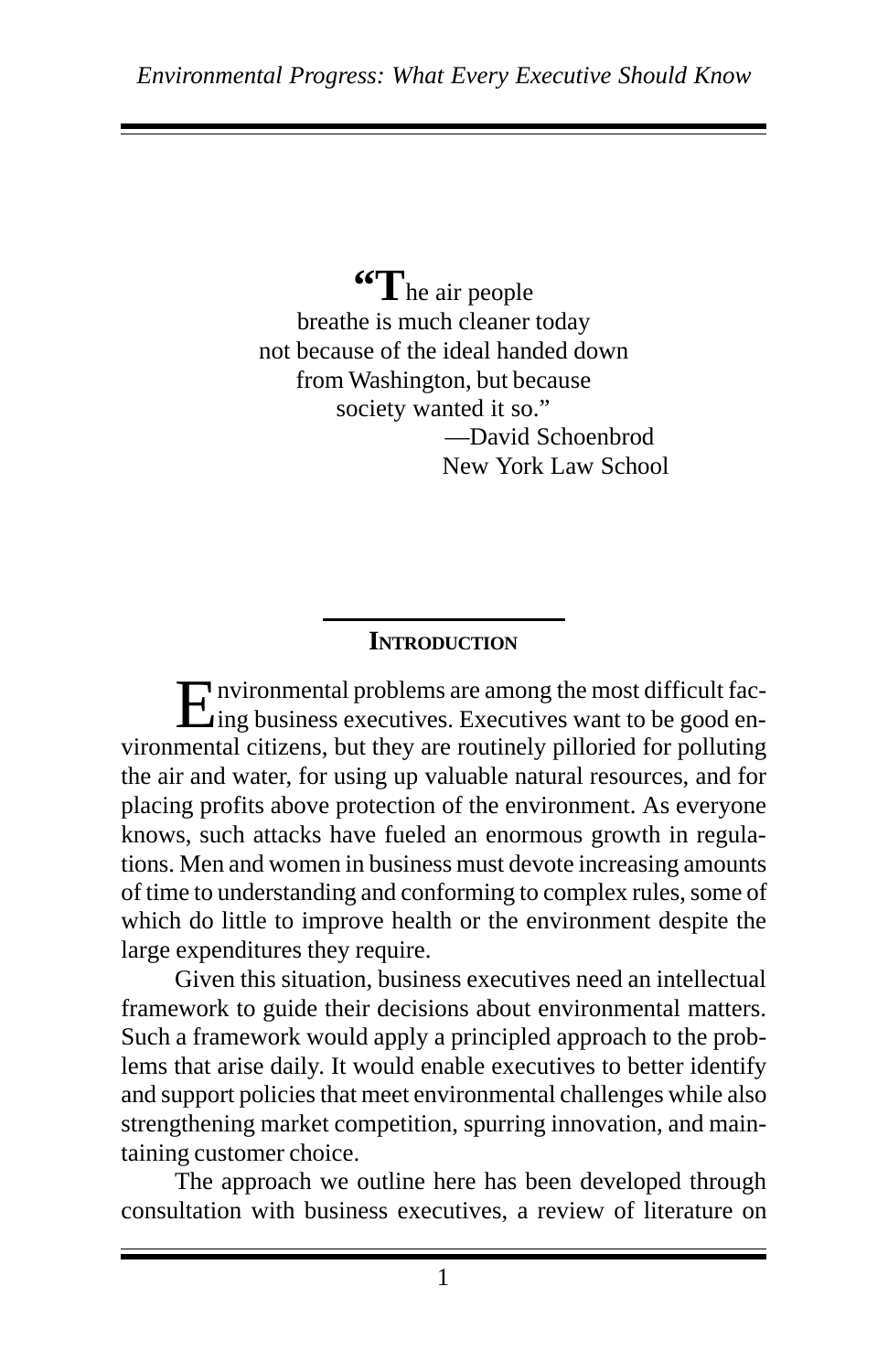environmental economics and management, and our own experiences with environmental policy and practice.<sup>1</sup> Specifically, it is based on the growing understanding of:

- how the rights and responsibilities of ownership provide incentives for environmental stewardship; and
- the importance of local knowledge and experience in addressing problems.2

# **ENVIRONMENTAL PROGRESS: FOR THE RECORD**

Just as people sometimes litter, businesses sometimes pol-<br>lute. Just as some people are reckless, some businesses lute. Just as some people are reckless, some businesses are wasteful. However, over time, the environmental record of business is good.

- Businesses have become cleaner.
- They use fewer materials per unit of production.
- They create the technology that enables consumers and industry to conserve resources, minimize pollution, and enhance their surroundings.

Many of these accomplishments have occurred as a natural consequence of a competitive marketplace. Others have occurred as the result of deliberate efforts to reduce pollution or enhance the environment—either in response to regulations or to market forces.

#### *Prices and Profits: Friends of Conservation*

The private sector's record in conserving natural resources is impressive. Even though industry is often accused of using up natural resources for sometimes frivolous purposes, in fact the efficient use of resources is a hallmark of business.

Consider the aluminum beverage can, a familiar everyday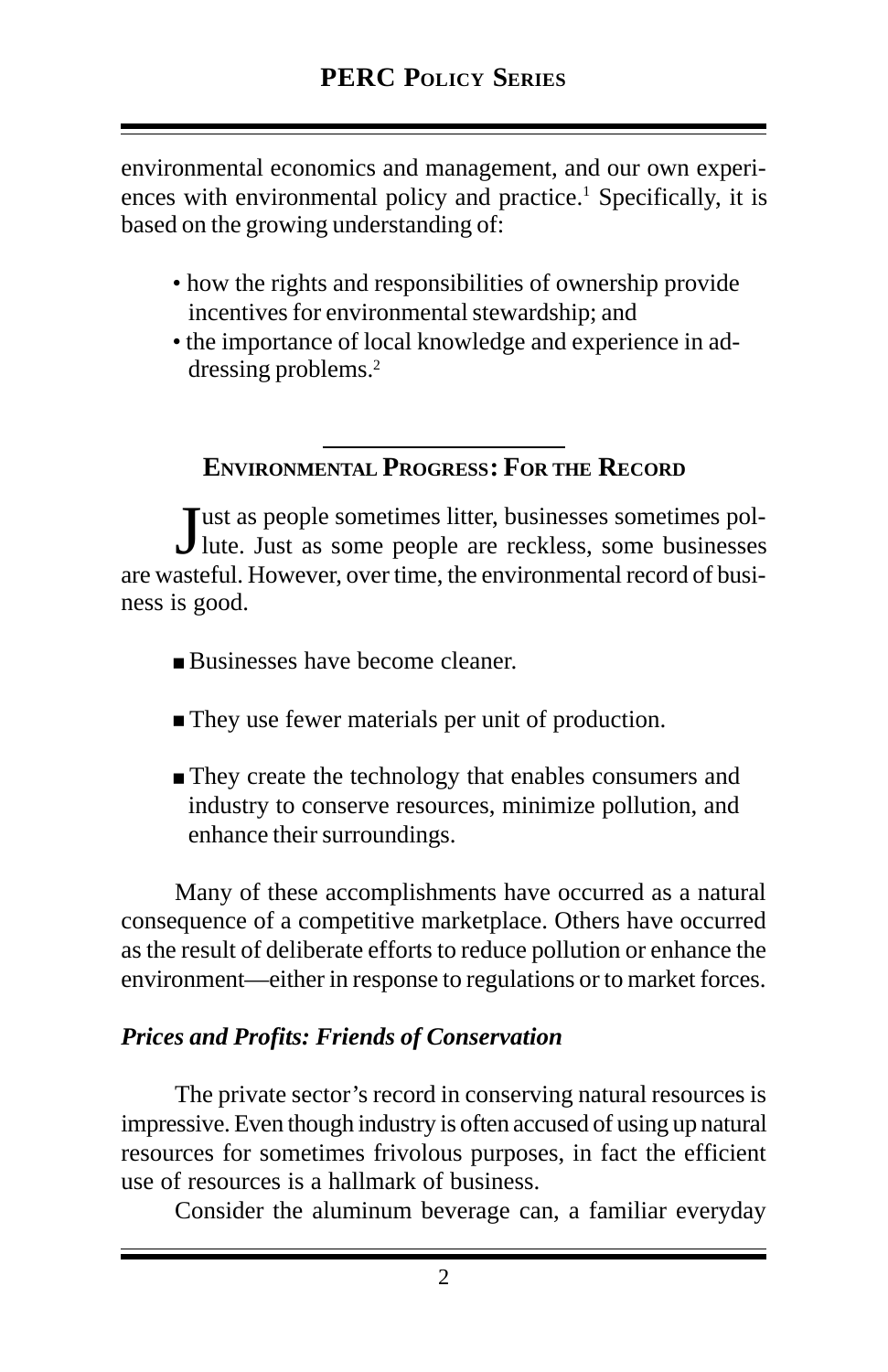container produced by the billions each year. According to William F. Hosford and John L. Duncan (1994, 48), manufacturers of aluminum cans "exercise the same attention and precision as do makers of the metal in an aircraft wing." Years of research and development have made the walls of cans thinner than two magazine pages yet able to withstand more than 90 pounds of pressure per square inch.

This improvement is more than an engineer's delight. It is testimony to the ability of industry to reduce its use of materials. Today's aluminum cans are at least 27 percent lighter than they were in the 1960s, and they are 80 percent lighter than state-of-theart steel cans of three decades ago. And the search for material reduction continues. Every additional 1 percent reduction in aluminum that the industry can wring out will save \$20 million or so in metal costs.

Aluminum is not an exception. The history of beverage packaging is a history of resource reduction—using less material per unit of output. Aluminum's success forced producers of other materials to become more efficient as well. Steel, the first metal for beverage cans, dropped out of the beverage-can race, but plastic and glass manufacturers improved their use of resources. Instead of heavy bottles and cans, we have lightweight ones, whether of aluminum, glass, or plastic.

Beyond packaging, the profit motive has led to reductions in material use in industries from forest products to automobiles.

- Steel high-rise buildings today require 35 percent less steel than the same building would have required two decades ago (Scarlett 1997, 11).
- A fiber-optic cable made from 60 pounds of sand can carry many times more information than a cable made from 2,000 pounds of copper (Scarlett 1997, 11).
- Improvements in lumber production have reduced wood losses from 26 percent in 1970 to less than 2 percent in 1993 (Wernick, Waggoner, and Ausubel 1997, 130–34).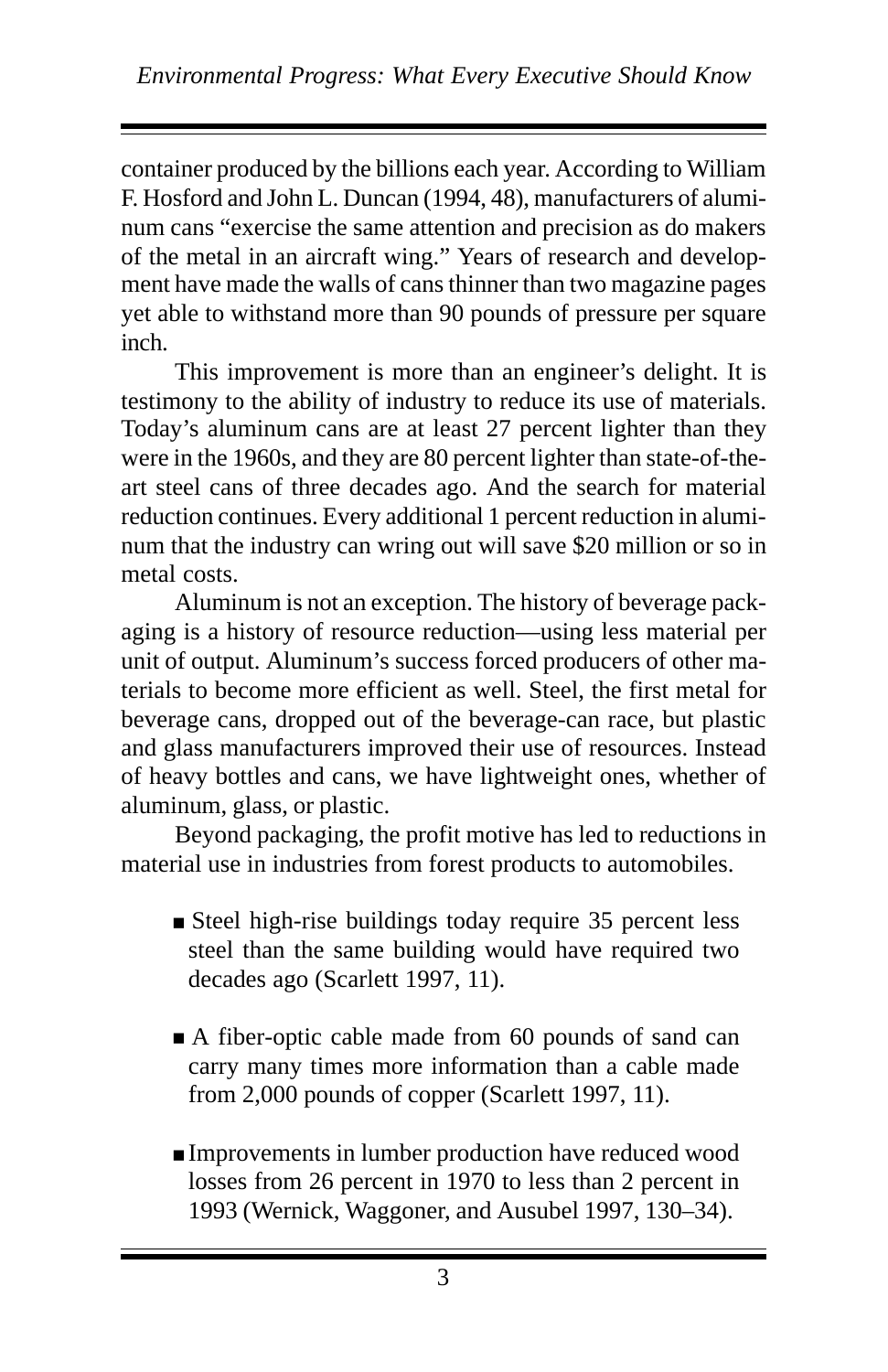#### *Surprising Reductions in Pollution*

In the late 1970s, two economists surveyed all the data they could find indicating long-term environmental trends. They were surprised. Concentrating primarily on the period between 1940 and 1975, they found that "the trends in environmental quality run the gamut from steady deterioration to spectacular improvement." They had expected that "virtually all forms of environmental damage were increasing and that, in the absence of powerful countermeasures, they would continue to accelerate more or less steadily" (Baumol and Oates 1995, 444).

One reason for the improvement is the often-maligned profit motive, which has actually placed a steady downward pressure on pollution. For example, smoke is a sign of poor combustion, indicating that fuel is being lost to the atmosphere through the smokestack. Throughout history, competition has forced firms to minimize all costs, including the cost of unburned fuel. Over time, smoky chimneys gave way to better combustion or cleaner fuels. Emissions of air pollutants declined.

Indeed, a number of analysts have studied the history of air pollution. They discovered that emissions of some critical air pollutants were going down significantly well before passage of the federal Clean Air Act (Crandall 1983, 19; Goklany 1999; MacAvoy 1992, 96–104; Portney 1990b, 51).

Other factors also have spurred business to reduce pollution:

- *The common-law tradition*. Polluters are liable for the harm they cause. Individuals and owners who are harmed can sue in court for relief. If they can show the cause of the pollution, courts may require that damages be paid or enjoin the pollution. We have a long history of such protection.
- *Protection of reputation*. Companies want to preserve their reputations. Their "brand name capital" is at stake if customers perceive them as polluters.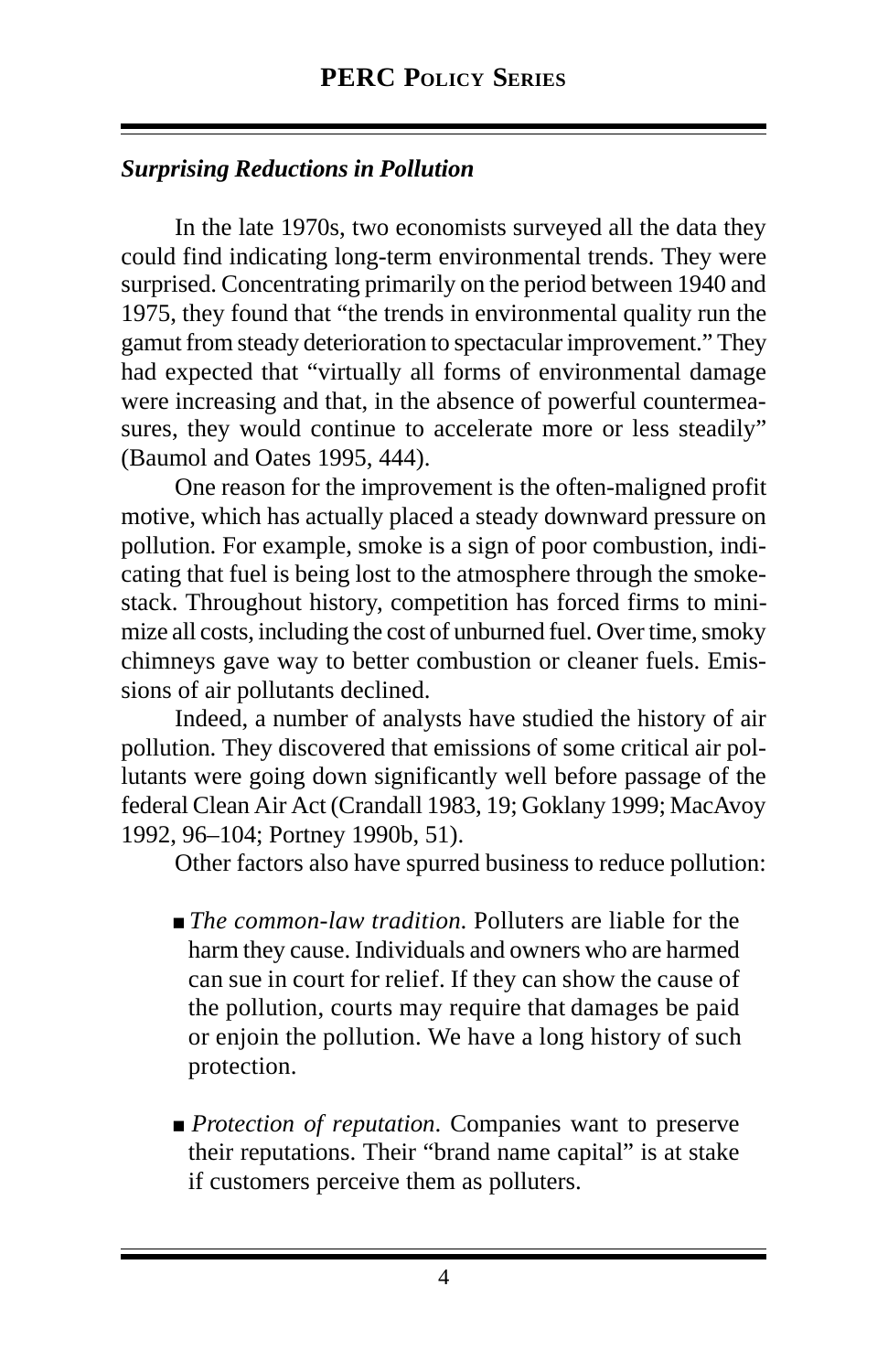- *Public pressure*. The public has pushed successfully for laws and regulations to reduce pollution. Regulation of pollution on a local basis in the United States goes back to colonial times.
- *Changing attitudes*. Businesses are situated in a larger social culture whose values are gradually but constantly changing. This change reflects, in part, higher incomes. When requirements for basic food and shelter absorb the attention of most of humankind, many environmental values are neglected. But as basic survival needs for most people have been met in the United States, people have become more willing to devote income to greater environmental protection.

Business practices reflect these changing values. In the late nineteenth century, the focus of business was on mass-producing goods that could be sold cheaply to large numbers of people. Through most of the twentieth century, the focus was on streamlining production, fine-tuning product quality, and tailoring products to specific consumers. By the late twentieth century, as people were placing more value on the quality of life, businesses began to emphasize reducing environmental impacts from manufacturing processes and products. Many businesses now routinely incorporate environmental considerations into their process and product design. This emphasis is sometimes termed "industrial ecology."

Some businesses are even developing their central business strategy around environmental goals.<sup>3</sup> Increasingly, financial institutions track environmental risk. According to *Business Wire* (8 October 1997), one firm, Innovest Capital Risk Advisors, evaluates firms by reviewing their historical liabilities, operating risks, and potential exposure to risk and relates this environmental risk performance to the firms' share-price performance. Their findings show that "ecoefficiency"—how well companies manage environmental risks and exposures—is a strong indicator of superior corporate management, superior financial performance, and shareholder value.

Whether business executives embrace the new environmental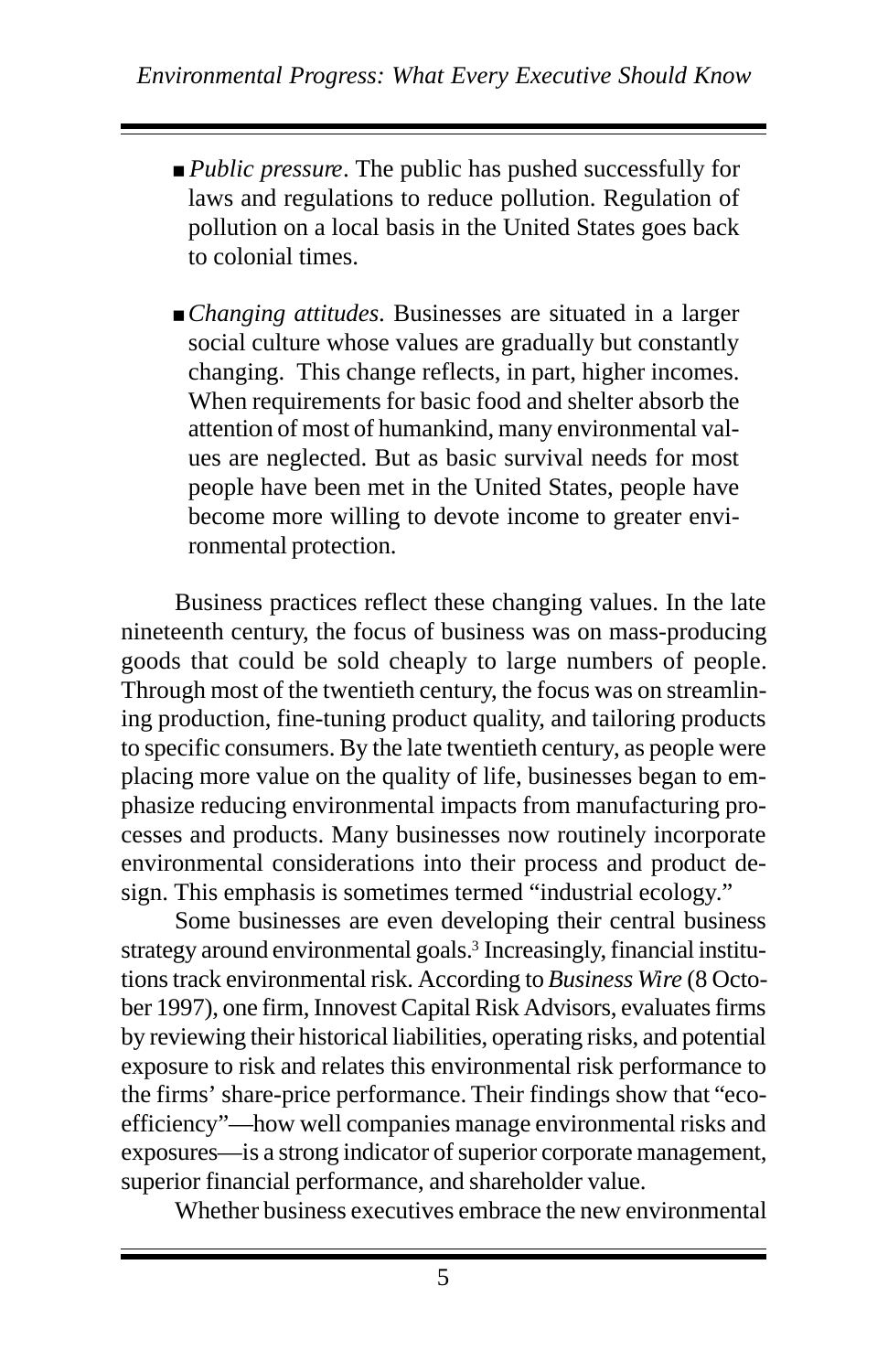values or simply resign themselves to them, they recognize the existence of these values and the pressures they exert. Companies that deal effectively with these pressures are likely to do well and those that do not will falter.

#### *Challenging Conventional Wisdom: The Love Canal Story*

One reason that some people criticize business on environmental grounds is that they have absorbed the popular view that corporate malfeasance is widespread and to be expected when regulation is weak. The story of Love Canal epitomizes the popular view of business.

Indeed, the story sounds bad for business: A company used an old canal bed in the city of Niagara Falls for a waste dump. Twenty-five years later chemicals leaked out, injuring children and coloring lawns. This news frightened local residents, created a national chemical scare, and led to the passage of a law that taxed chemical companies to clean up waste dumps—a law now known as Superfund.<sup>4</sup> The law was designed to stop the "ticking time bombs" around the country.

Yet seldom has an environmental problem been so misunderstood. Eric Zuesse, writing in *Reason* magazine in 1981, discovered by reading through old records that it was the Niagara Falls Board of Education, not Hooker Chemical Company, that had acted irresponsibly (Zuesse 1981).

Love Canal was an empty canal bed that Hooker bought in the 1940s for disposal of chemical wastes. After preparing the site and using it for some years, the company sealed the dump with clay. For the most part, it used state-of-the-art techniques that were as stringent, as it turned out, as national regulations in effect in 1980 (Stroup 1989, 870).

In 1952, the Board of Education of Niagara Falls, looking for land on which to build a school, pressured the company, under threat of condemnation, to sell land that included the dump. Hooker ultimately sold it to the board for one dollar. Hooker specified in the deed that the land had been filled with chemical waste products, and Hooker officials escorted school board officials to the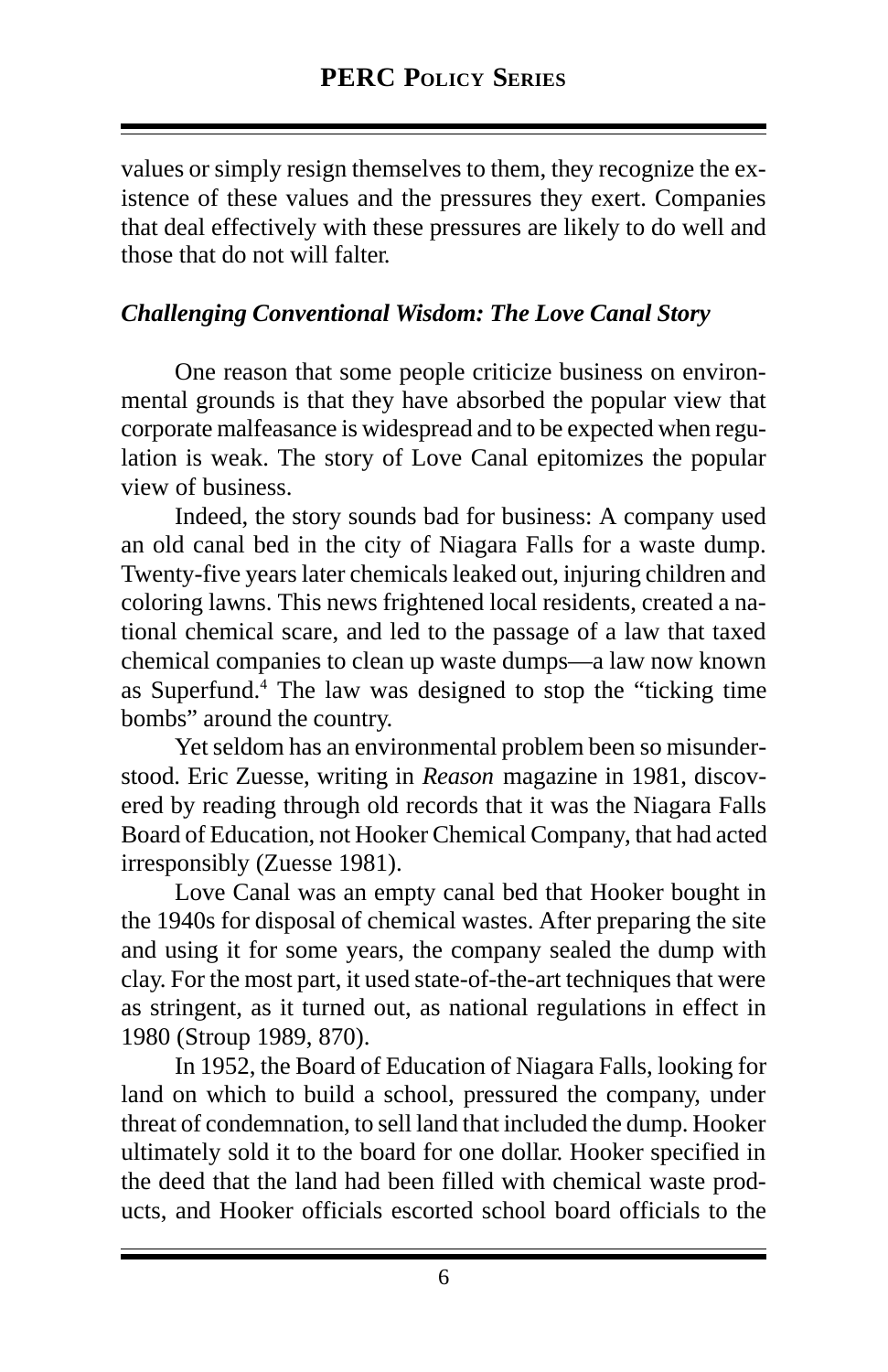property and made test borings in their presence to confirm the presence of chemicals. In addition, the company tried to include a clause in the deed that would assure that the land over the dump would be used only for a park, but the board refused that limitation.

As time passed, the school board sold off some of the land to a developer—exactly what Hooker had warned against. Most importantly, the school board allowed sewers to be built that broke through the protective clay wall. Later, construction through part of the property also exposed chemicals, and, ultimately, chemicals seeped into people's homes, bringing about the famous Love Canal scandal.

Constrained by liability, as private companies and private citizens are, Hooker for the most part acted properly. It covered the dump and informed the buyer of its potential danger. But the Board of Education disregarded the dangers. As public officials, the board members were not personally liable for their actions. They knew of the dangerous conditions before selling, but were too concerned about providing education at a reasonable cost to heed the warnings.

#### *What Love Canal Teaches Us*

A single example such as Love Canal cannot justify general conclusions. However, the case is instructive. Not only does it force us to question some "conventional wisdom" about environmental matters,<sup>5</sup> it also sheds light on the past and how environmental problems were addressed in the past.

The case shows that liability, enforced through the courts under common-law rules, constrains private-sector actions and that Hooker Chemical responded to these liability constraints. Yes, it placed hazardous chemicals in the ground, but contained them on its own property and took steps to keep the land from being used in ways that might lead to harm. Ultimately, in federal court, Hooker was held negligent for not having done enough to warn the school board (Meiners and Yandle 1998, 13), though the court recognized that Hooker had attempted to limit use of the contaminated land.

The Love Canal case shows that historically companies, constrained by legal precedent, acted to avoid causing harm from pollution. The resulting protection extended to individuals of modest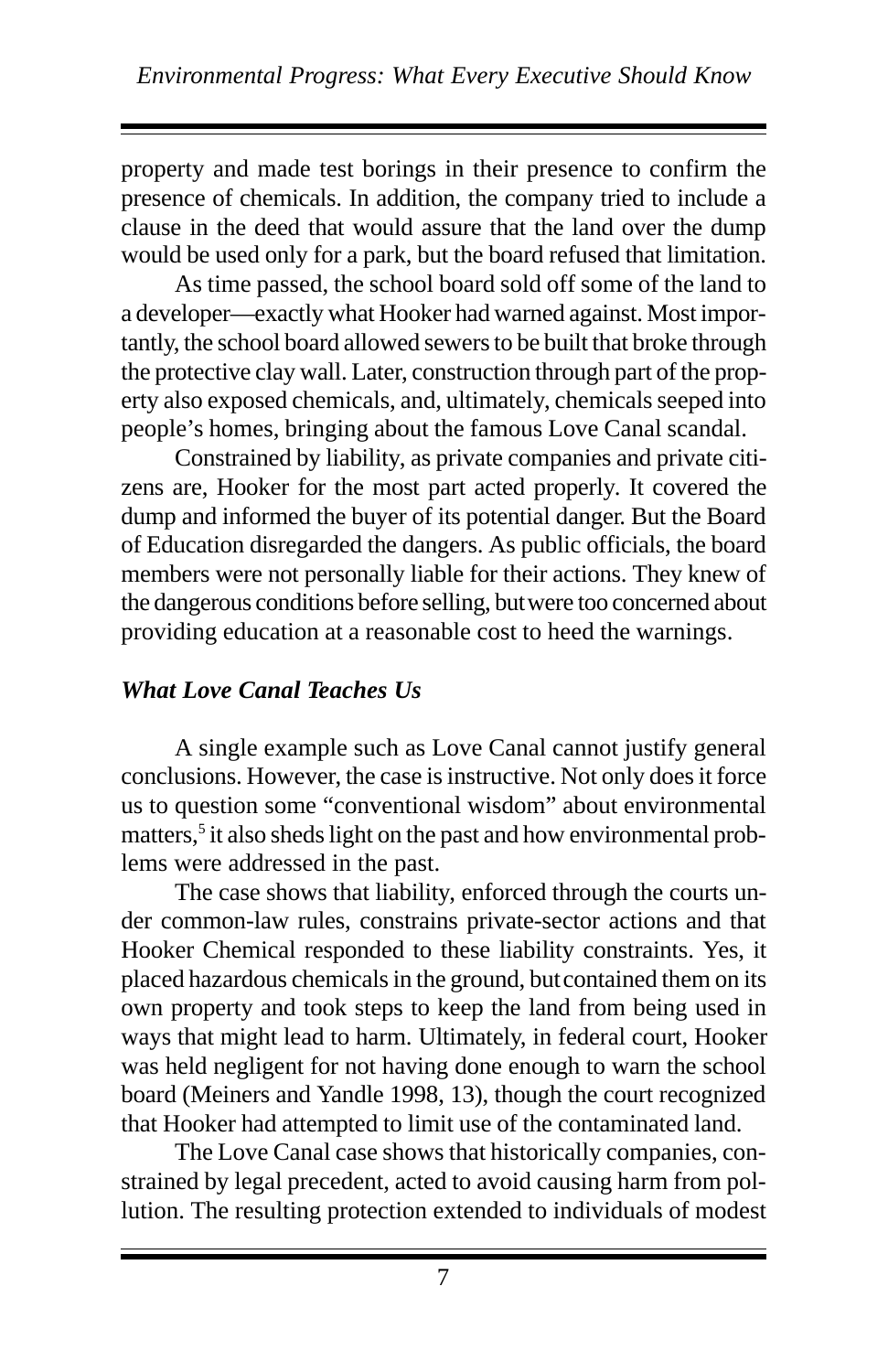means and small power in the community. While it was not perfect, it prevented or corrected a great deal of environmental harm (Meiners and Yandle 1998).

#### *Public-Sector Pollution*

Ironically, given the attention paid to Love Canal and other hazardous waste sites, the contamination from Love Canal is small compared to the contamination now acknowledged to exist at Department of Defense and Department of Energy facilities. For example, the final cleanup tab for all Superfund and military sites in Colorado alone may exceed \$12 billion, or \$46 for each U.S. citizen. Of that figure, \$11.8 billion will go toward cleaning up two government sites. Only a small fraction of the costs will be for "orphaned" sites in which the former private owners are now bankrupt or cannot be located (*Solid Waste Digest* 1998)—even though that was the original purpose of the Superfund legislation. Colorado is not unique. The *New York Times* reported (1 September 1991) that hazardous waste per acre was twice as high on federal land as on private land.

# **THE CAUSES OF ENVIRONMENTAL PROBLEMS**

Now that we have challenged some conventional views, let us take a look at the reasons behind environmental problems. To communicate meaningfully about environmental matters, it is helpful to divide environmental problems (as some do rather jokingly) into two major areas: "romance" and "sludge." Romance refers to the protection of natural landscapes and wildlife. Sludge refers to the pollution problems that manufacturers face almost daily.

#### *"Romance"—The Tragedy of the Commons*

It is well known that people who own property have an incentive to take care of it, since the value of property tends to increase through good stewardship and to fall through negligence or dam-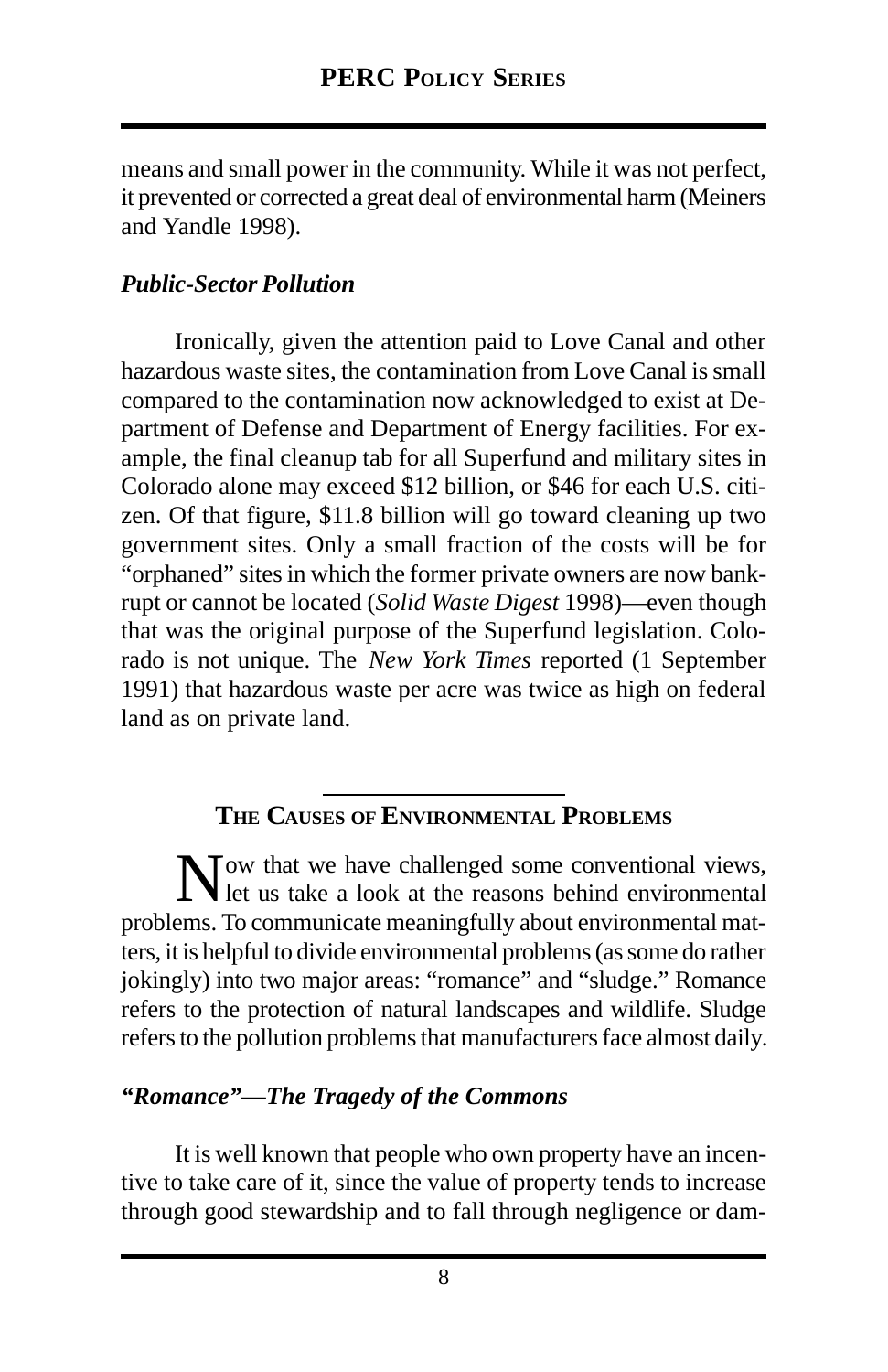age. In contrast, ownership by a large number of people can pose difficulties, and non-ownership can lead to environmental disaster. As Aristotle said more than two thousand years ago, "What is common to many is taken least care of, for all men have greater regard for what is their own than for what they possess in common with others."6

Biologist Garrett Hardin coined the term "tragedy of the commons" to illustrate the problem when there is open access to an unowned resource (Hardin 1968). He described a commonly owned pasture, the kind that used to be found in medieval England and that still exists in places around the world. All the villagers are allowed to graze their livestock on the commons. As long as there are relatively few villagers, and few livestock, this arrangement works fine. But if the population increases, and too many people put their animals out to graze, overgrazing may result. The commons will gradually be destroyed as a grazing pasture.

No one wants such an outcome. Yet Hardin argued that it is almost inevitable in a situation where there is open access. Hardin explained that each villager has an incentive to add another cow, even though it puts too much pressure on the land. Individuals own the cows and receive the full benefit of the additional forage that another cow can eat. But they share ownership of the grazing land, so the impact on the land made by each cow is shared by all. A villager reaps benefit from adding the cow and only pays a small part of the cost.

If access to the commons were restricted, the situation would be different. Private ownership is the usual alternative to common ownership. If each villager had his or her own private pasture area, no villager would have an incentive to overgraze. Facing the decision of whether to add another cow, each villager would consider both the costs and benefits.

Another way to control access is through rules and traditions mutually agreed upon by those who use the commons. Especially where people have shared values, these rules and traditions often overcome the problem of the commons. Villages with common grazing land and fishing communities (including whalers) often prevent the tragedy of the commons (Leal 1996; De Alessi 1998).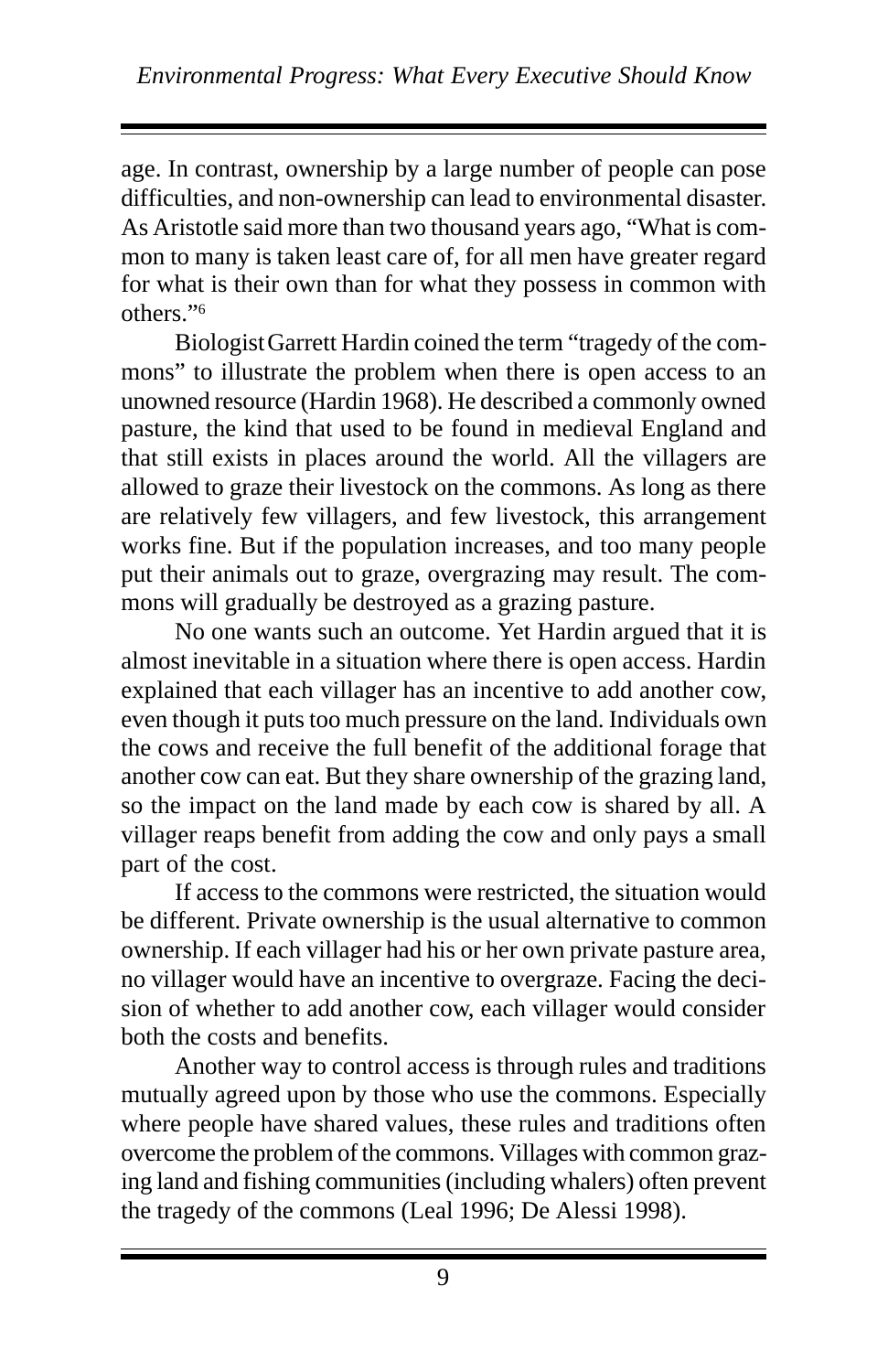Modern governments sometimes attempt to control commons situations, too. However, these attempts often fail. Sometimes these efforts override informal rules that previously avoided tragic results. In the Sahel part of Africa, for example, governments build water wells "open to all." Yet traditionally in that arid region, the individuals who dug wells were able to control who used them. Ignoring such customs, some governments have inadvertently encouraged overgrazing and severe deterioration of the grassland surrounding the new wells (Stryker 1989, 95).

Similarly, regulatory attempts to manage ocean fisheries can worsen them. In Alaska, for example, regulations to shorten the halibut fishing season were introduced to stop overfishing. But fishermen responded by using bigger boats and sophisticated electronic equipment to locate and catch the fish more quickly. Even when the season was reduced to two days, the fishing fleet brought in the same total catch of halibut at a much higher cost—in what came to be a "dangerous derby" (De Alessi 1998).

# *"Sludge"—Difficulty in Defending One's Rights*

The tragedy of the commons explains many environmental problems, especially "romance" problems such as overfishing or overhunting. It can also explain "sludge," because pollution can be understood very broadly as contamination of commonly owned air and water. An alternative way of thinking about pollution is to recognize that people may own the place into which "sludge" or pollution is dumped, and, if so, they have a right to keep it out. And even if they don't own the place that is polluted, they have a right against personal harm. Unfortunately, sometimes people have difficulty defending their legal rights.

People's legal rights against harms from pollution are rights that do not depend on legislated programs. As we saw with Love Canal, individuals can make a claim in court that harm has occurred from pollution. Usually, the claim is that a nuisance or trespass has occurred. The court looks for evidence of real harm and, when it decides that harm has occurred, decides what remedy is appropriate. The remedy may include compensation or an injunc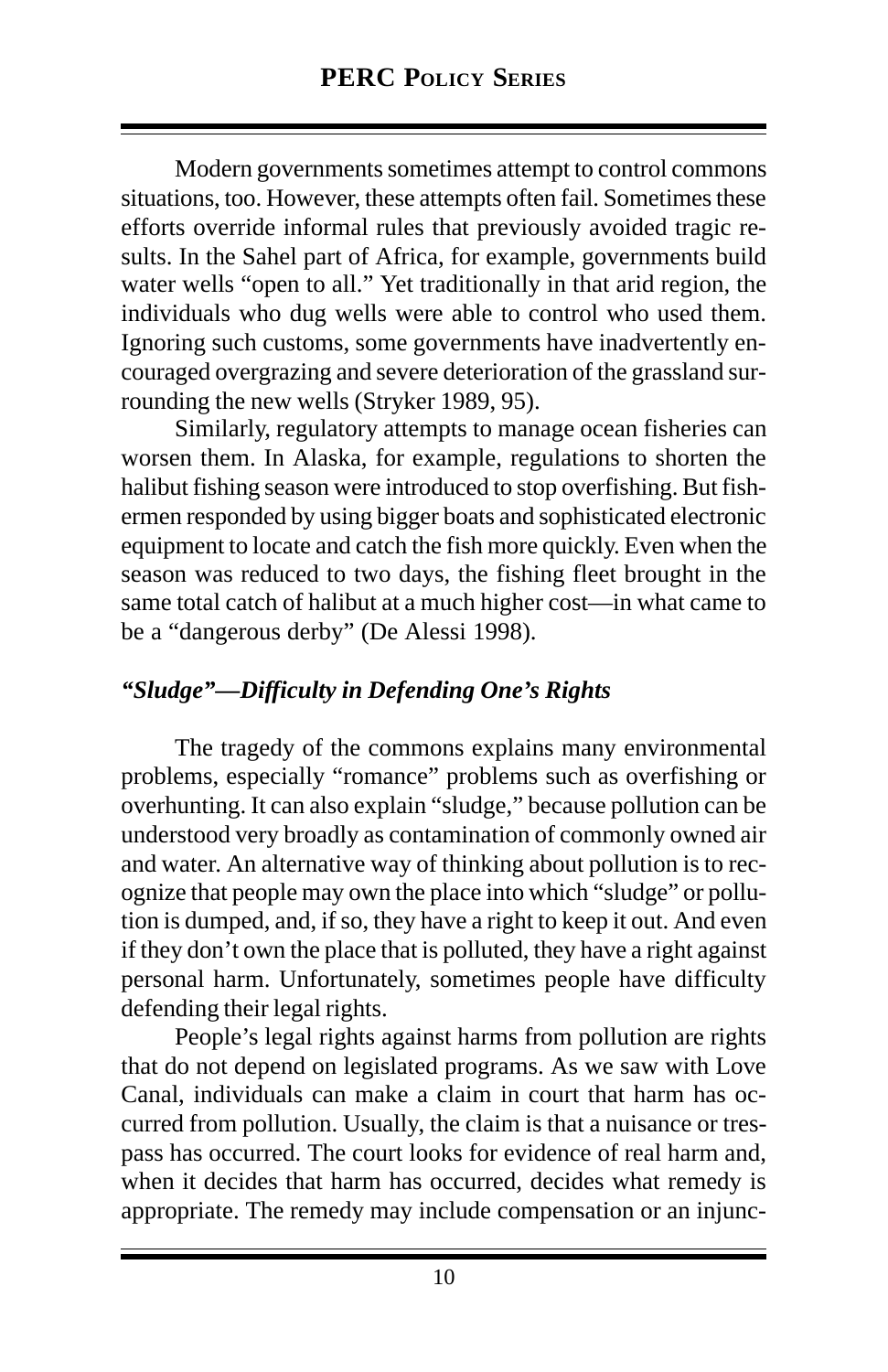tion against continuing the harmful action, or both.

This tradition of common-law protection does not simply affect the polluters who are taken to court. It also has a long-range impact. As the harms become known and courts take action to stop them, people or companies take steps to avoid liability.

For example, when paper mills began to be built along Wisconsin rivers in the nineteenth century, many paper companies routinely bought miles of downstream property. At the time, controlling pollution was extremely difficult. Because they didn't want landowners along the river to sue them for pollution, the mills allowed the waste to be diluted before it reached others' downstream property (Davis 1971, 777–80). This is not a satisfactory solution today, but it shows how court decisions lead companies to incorporate the costs of reducing or eliminating harm from pollution.

Because legal processes are costly and information problems exist, people sometimes have trouble defending their rights (and, in some countries, citizens do not have legal rights against such harms). Consider two situations. When someone's car is damaged, there is usually little problem in getting compensation. The person at fault is expected to pay for the damages, and courts will support such payment. It is more difficult to force someone to pay damages or to stop pollution that harms someone's breathing.

One reason is that there may be so many polluters (all the cars in the city, say) that it is impossible to blame any specific set of people. Also, there may be so many victims that coordination problems arise. Each individual victim may ask, "'Why should I incur all the costs of providing for an injunction when the probabilities are that someone else will benefit from the prevention of harm?'" (Epstein 1998, 228). As a result, people who could sue may not do so. Sometimes a public defender can overcome this problem by bringing a "public nuisance" action, but, for the most part, courts have taken the view that if everyone in a town or city is affected by a nuisance, the problem should be dealt with collectively, not by people suing one another.

In the past, pollution problems were usually fairly obvious. Today, pollution is more subtle. Respiratory problems, for example, may have multiple causes or different causes for different people,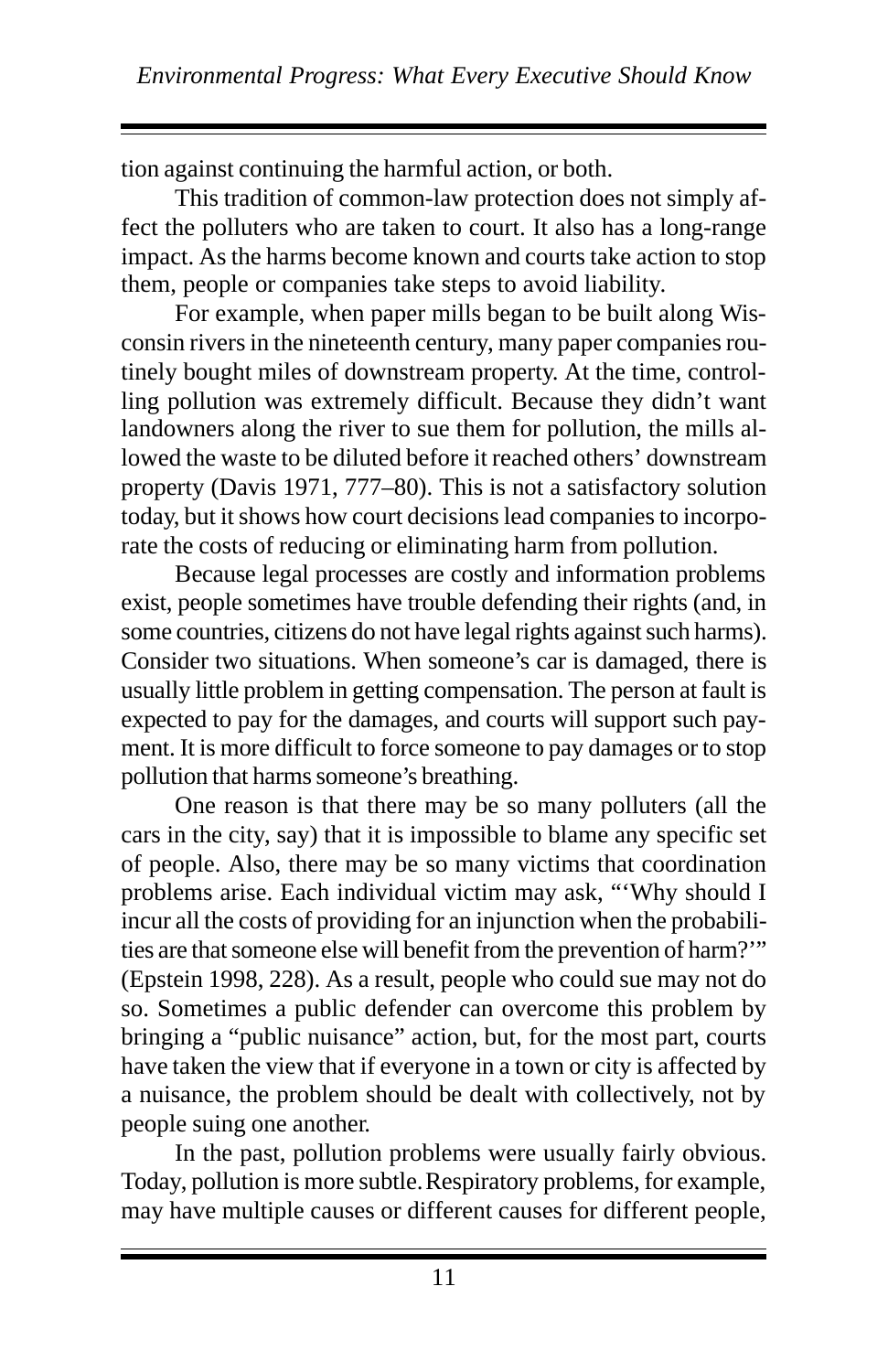so that it is hard to know whether specific pollution caused the problem. Often only long-term exposures result in any harm, and sometimes the time lag between the "event" and the "harm" is great, making it difficult to link the two.

There is also the question of what constitutes harm. Should occasional diesel fumes from an all-terrain vehicle be considered pollution if they cross the backyard fence? Judges face difficult challenges in evaluating such cases.

Another reason why the common law is not always effective is that it reflects public attitudes and culture. Judges' opinions may reflect social attitudes. Richard Epstein (1998, xvi) observes that "frequently, judicial decisions and legislative initiatives both follow the same substantive path." This may help to explain why the Love Canal case resulted in judicial condemnation of what appears now to be the wrong party (Hooker, not the Niagara Falls school board) as well as in a major new law.

So, while people have legal rights against pollution and, historically, courts have stopped polluters through common-law precepts of nuisance and trespass, not all environmental problems can be resolved this way.

It is important to keep in mind, however, that many of the difficulties posed by common law arise when regulation is used instead. Regulators face problems of establishing causation, determining what causes harm, and dealing with multiple sources and multiple victims of pollution. More importantly, political jockeying and special-interest influence are rife in regulatory approaches.

#### *What About Externalities?*

Thus, in our analysis, the fundamental causes of environmental problems can be reduced to two: the tragedy of the commons and the inability of people to defend themselves against pollution harm. This explanation of pollution differs from what is frequently taught in economics courses. There, pollution is an "externality" that constitutes a "market failure." That is, somebody engages in a lawful activity such as manufacturing a product but allows waste smoke or chemicals or heavy metals—to enter the air, water, or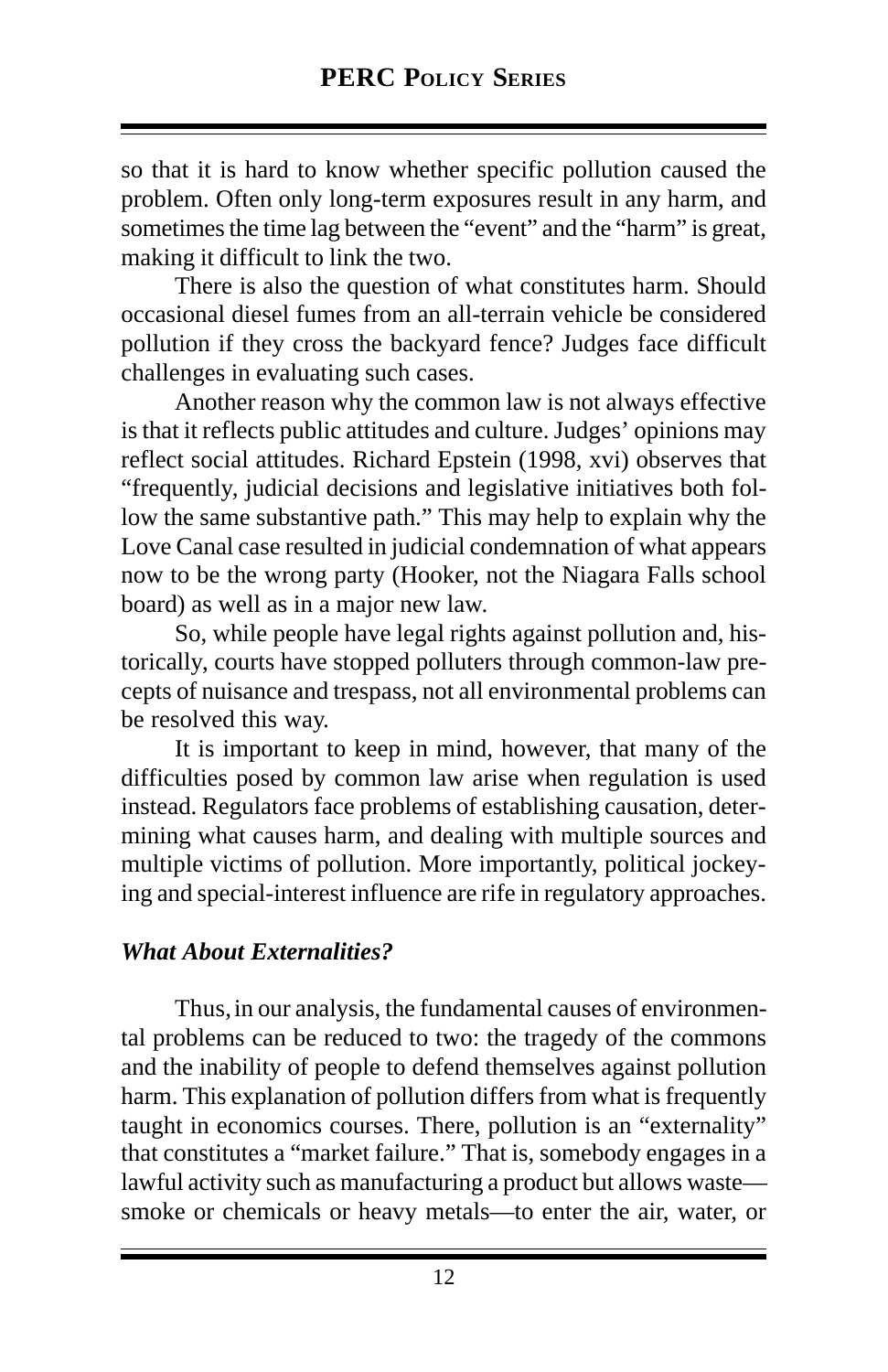soil. Because the cost of this pollution is external to (that is, not paid by) the people producing or purchasing the product, it is a "negative externality" that adversely affects third parties (Fullerton and Stavins 1998, 433). The proposed remedy is usually government action that requires the producer to reduce the waste or pay a tax designed to discourage its production.

This description is misleading, however. Most human action creates some impacts on others. Our clothes may offend others; our neighbors' dogs may occasionally bark or their children may play their drums; the air conditioning unit of a neighboring apartment may rattle; leaves from our yard may blow into our neighbor's. There are countless blurry realms where our actions intersect and impose negative (or sometimes positive) impacts on one another that are not accounted for in any economic transaction. Pollution is a vivid negative impact, but far from the only one.

We cannot eliminate all these impacts, and no one actually tries to do so. The challenge is to develop institutions and decision-making processes that help people in society discover which negative impacts really matter to people and how to reduce or eliminate them.

# **ADDRESSING POLLUTION PROBLEMS**

Essentially, there are four ways to address pollution prob-lems. They are: relying on the common law, relying on entrepreneurial activity, relying on informal social rules, and relying on governmental laws and regulations.

As we have seen, liability under common law helps people identify which impacts are harmful and how they can be remedied. Although common law has been largely supplanted by regulations (Meiners and Yandle 1998, 19), using courts remains an option in some instances. The genius of settling pollution problems through the courts is that decisions can differ from one place to another and can change as circumstances change. One community may be comfortable with roosters crowing at dawn; another may not. As a rural community changes to an urban one, its cus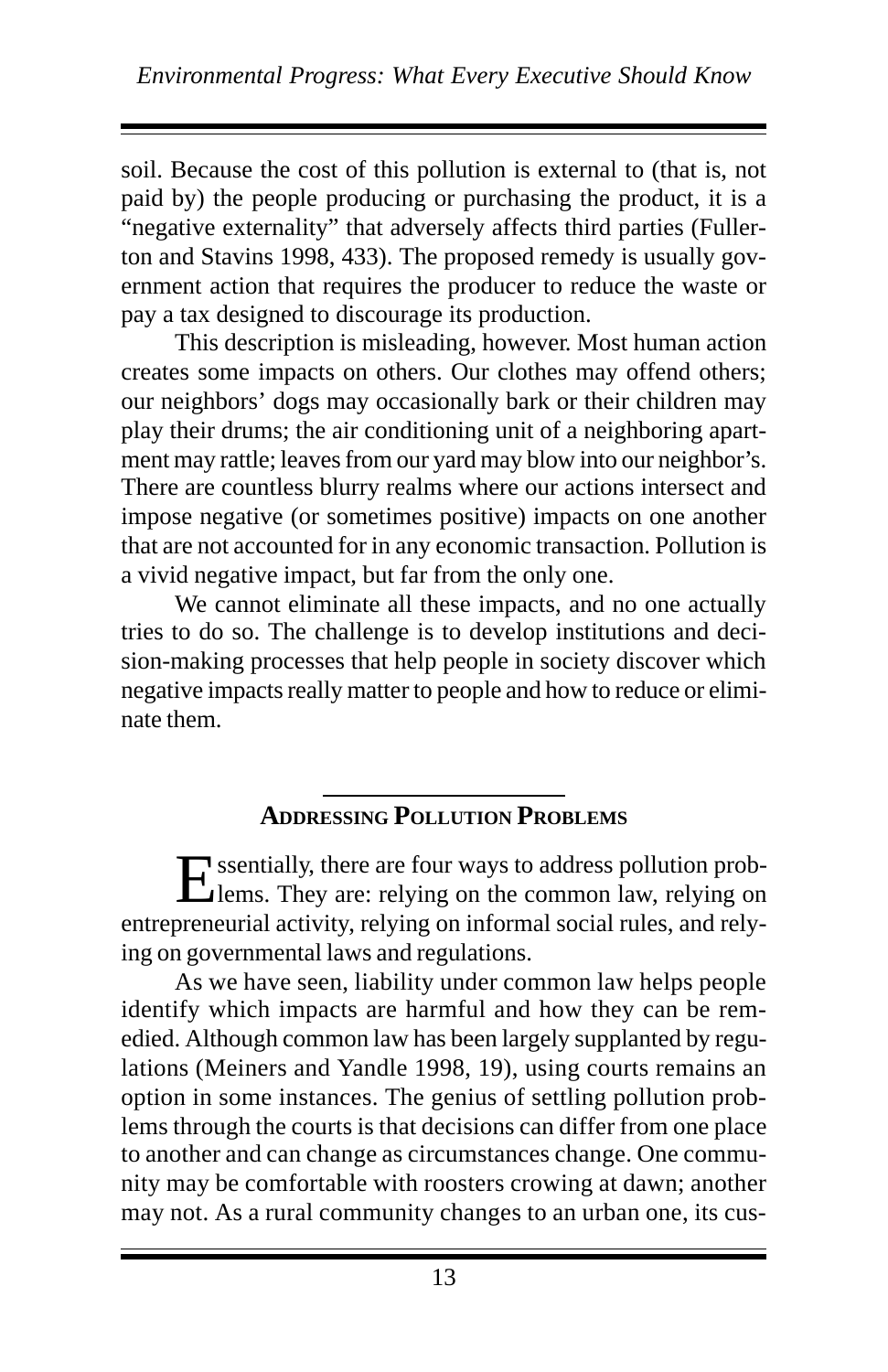toms, traditions, and legal rules can change.

Almost without our realizing it, private entrepreneurship is also at work reducing (or eliminating) pollution. As people become frustrated with outdoor noises in crowded cities, for example, an entrepreneur comes up with soundproof glass for hotels and apartments, while another devises noise-cancellation headphones for use on airplanes (Rehmke 1998). Entrepreneurs sell bottled water to people who think that publicly provided water is unsatisfactory, and they develop home sites that preserve the natural environment (Anderson and Leal 1997).

Like the common law, entrepreneurial markets are dynamic and flexible. Success depends on finding new niches and new ways to satisfy the values and preferences of different individuals. Entrepreneurs who incorporate the natural landscape into residential developments, for example, are responding to changing environmental concerns and interests. Both common-law and entrepreneurial approaches can lead to mutually satisfactory outcomes. Such flexibility is rarely encountered with regulatory approaches.

Informal social rules also often evolve to address harmful impacts from human interactions, especially in small communities or private associations. Fishing cooperatives in Japan, for example, have limited polluting coastal activities (De Alessi 1998). But even in populated, heterogeneous cities, informal mechanisms exist for limiting harms. Business improvement districts have emerged spontaneously to informally reduce littering, loitering, or other nuisances in urban "commons" through cooperative "policing" efforts (Liebmann 1995).

# **THE REGULATORY APPROACH**

To many people, these approaches aren't enough. The com-<br>mon law has the imperfections discussed above, and, in any case, regulations have largely supplanted common-law pollution cases over the years. Yes, entrepreneurial activity is vigorous (Scarlett 1999; Anderson and Leal 1997), but it succeeds only if enough people in the marketplace are willing to pay for better envi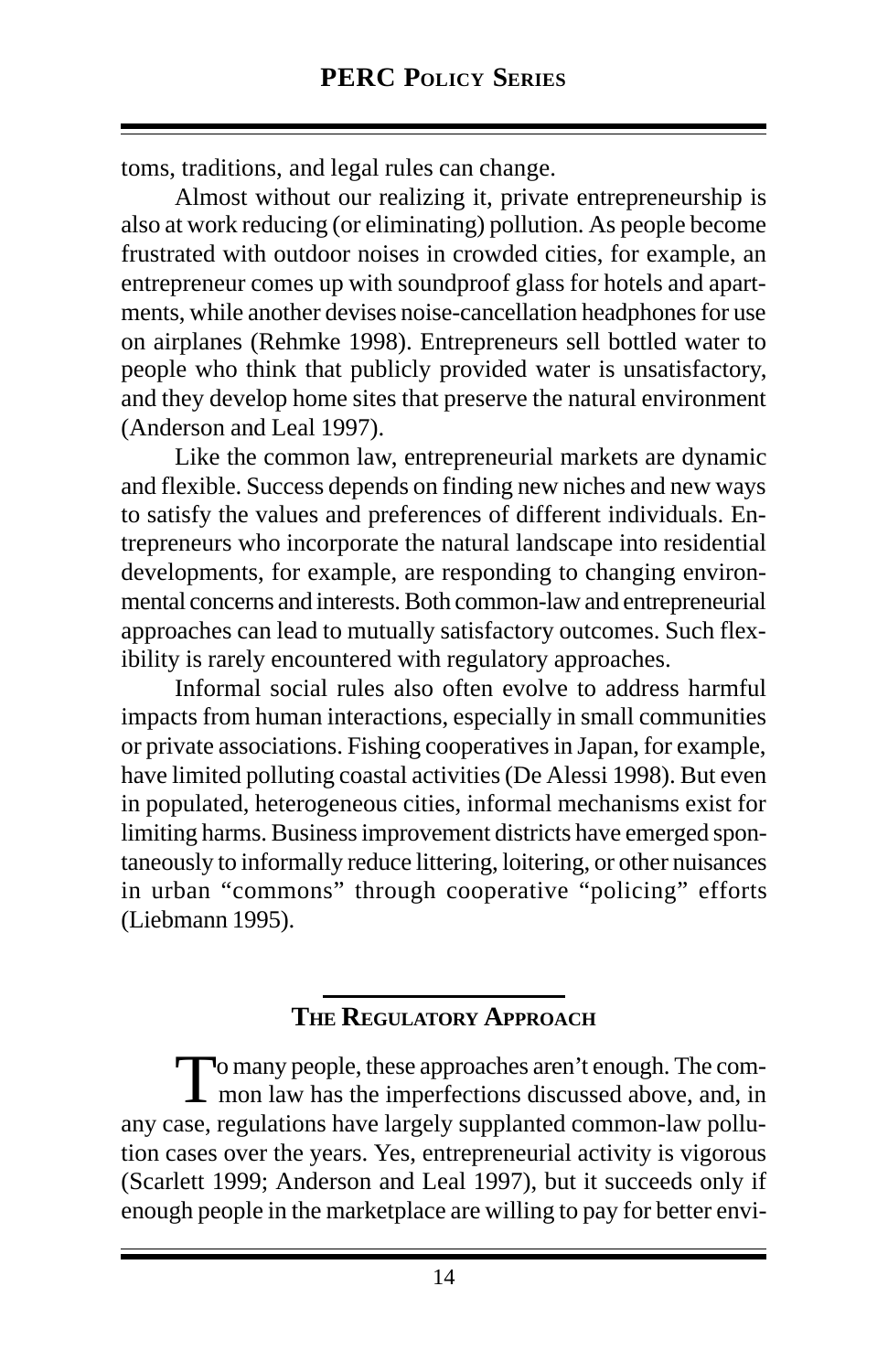ronmental conditions. And informal rules may not develop when they're needed. Regulation and the political process are another way to respond to problems of pollution. For most people, addressing environmental problems means introducing regulations.

# *A Brief History of Environmental Regulation*

Environmental regulations go back hundreds of years. In 1300, a Londoner was executed for burning sea coal, which had been outlawed to reduce air pollution (Baumol and Oates 1995, 447– 48). In the United States, pollution regulations began to widely supplement common-law protections more than a century ago (Stern 1982). Such regulations were almost entirely local, because most environmental problems were local. Since it was costly to control pollution, these regulations often reflected the political factors within regions. Politicians weighed the desire for clean air, for example, against the loss of jobs that could result from tight regulations.

During the 1960s, this local emphasis began to change. As the United States experienced a long economic boom, many people had the leisure and the wealth to start embracing a wider set of values in their pursuit of quality of living. As they looked around, they saw substantial pollution of air and water. Steel mills, power plants, and other industrial companies emitted soot that could be dangerous. Companies released heavy metals into streams and, in a famous incident, the Cuyahoga River caught fire.7

Environmental activists, frustrated with the slow pace of local action, began to push for federal control. They feared that some states would become environmental "sinks," attracting businesses that polluted heavily. They believed that the federal government would prevent that from happening.

Many executives, too, pushed for federal regulation. They thought that state laws would yield a patchwork of conflicting regulations that would pose nightmarish compliance problems for national businesses. Industry itself became a major promoter of new national environmental laws.

Beginning around 1970, Congress passed a series of major environmental laws covering air, water, and hazardous waste and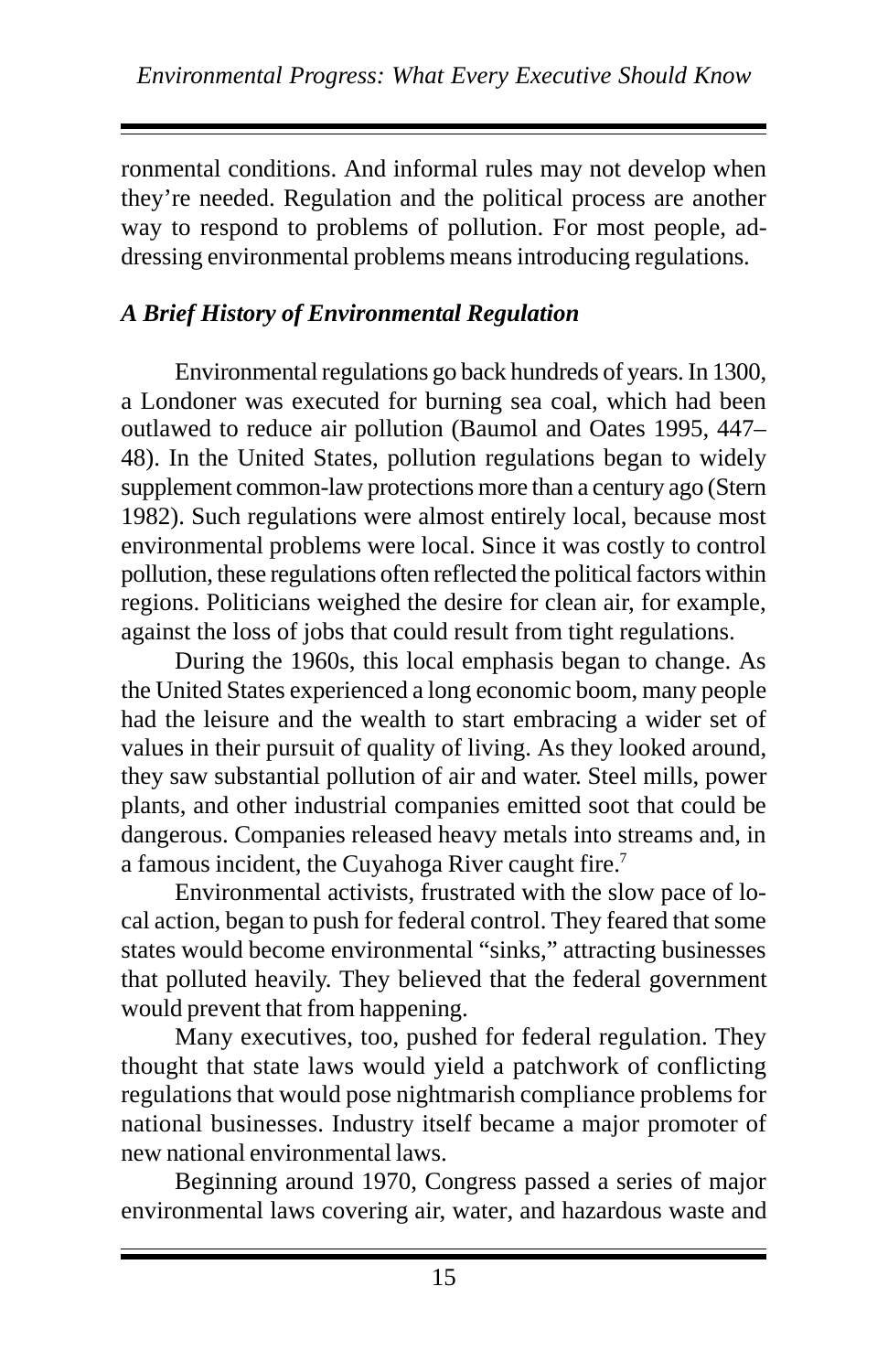requiring protection of endangered species and assessment of environmental impacts. Just how successful these laws have been is the subject of scholarly dispute (Hahn 1996; Portney 1990a; Hazilla and Kopp 1990). Initially, however, the legislative achievements were dramatic, and clearly environmental progress has occurred. Although the laws may not have been as important in this progress as public opinion generally claims, changes in environmental quality have been substantial (Easterbrook 1995; Bailey 1995).

#### *Problems of Regulation*

Business executives in the United States today know the problems of regulation from personal experience. Among the key elements are the following:

*Lack of flexibility*. Specification standards, which are still the prime vehicle of environmental regulation, stifle innovation (Porter and van der Linde 1995, 111). Detailed rules and regulations keep firms' environmental staff "chasing after the regulations" rather than searching for techniques to reduce environmental problems (Shaw and Stroup 1997, 19).

*Tunnel vision*. Inflexibility can lead to intransigence, as regulators act on the basis of their "tunnel vision" to achieve narrow goals. According to Supreme Court Justice Stephen Breyer (1993, 11), government regulators become so committed to a goal, and can pursue that goal without restraint, that they place demands on business that look extreme to anyone outside the confines of their agency. For example, the Environmental Protection Agency has insisted that a Superfund waste site be cleaned to the point where children can safely eat the dirt 245 days a year (Breyer 1993, 12). A few years ago, *Fortune* reported that the Environmental Protection Agency was requiring cities to remove 30 percent of the organic material in water discharged into the ocean. In Anchorage, Alaska, so much dilution from rain and snow occurred before the water reached the ocean that removing 30 percent of the organic material was technically impractical. Fish processors had to *add* waste so that it could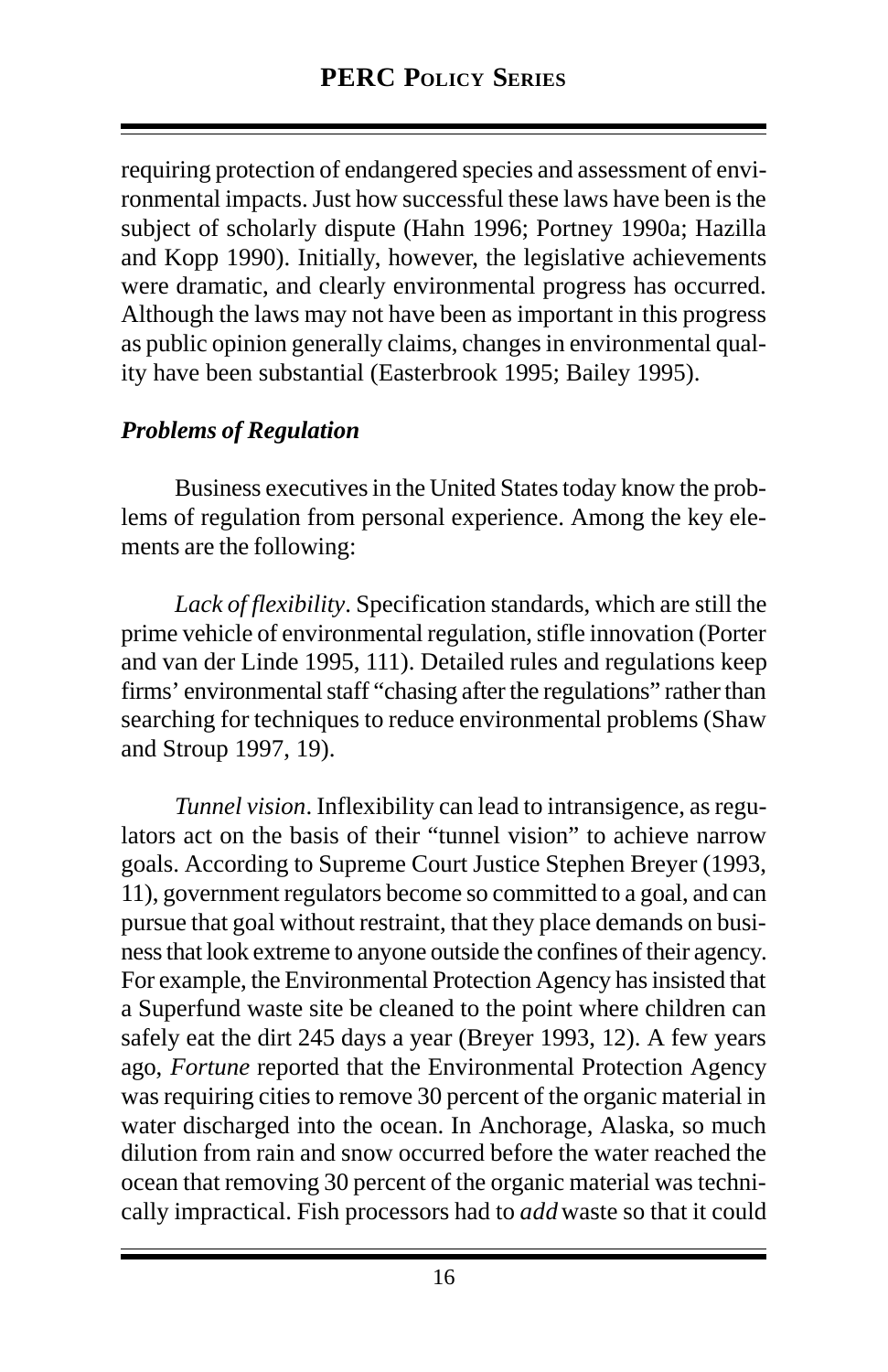be removed to meet EPA standards (Dowd 1994, 98).

*Diminishing returns*. Past success in cleanup makes every additional step more costly. In the 1970s, we were plucking the proverbial low-hanging fruit from the tree, but today we are reaching for the higher fruit (Anderson 1998). Not only are additional cleanup steps more expensive, they accomplish less per dollar spent. For example, a typical automobile today emits a tiny fraction of the hydrocarbons that a car emitted before catalytic converters were added (Calvert et al. 1993). The change has been dramatic, but purchasing additional reductions will be extremely expensive, and the effect on ambient air will be relatively small.

# **NEW REGULATORY RHETORIC**

Due to these problems, proponents of command-and-con-trol regulation have been on the defensive in recent years. Yet pressure for expanding environmental regulation continues, sometimes in new guises. Proponents of more regulation have begun to adopt terms like the "precautionary principle" and "polluter pays" and to talk about "market-based" policies. While some of these concepts sound good, executives should be cautious when they are invoked.

# *The Precautionary Principle or "Safety First"*

Popular rhetoric often states that "an ounce of prevention is worth a pound of cure" (an aphorism supposedly coined by Benjamin Franklin), or "better safe than sorry." But elevating such folk wisdom to the level of a guiding principle is a mistake.

The late political scientist Aaron Wildavsky (1988) pointed out that there are two ways to deal with potential future risks. Anticipation, which embodies the precautionary principle, attempts to prevent the harm from occurring. Resilience—or adaptation—copes with dangers as they arise, while building knowledge and other resources for the future.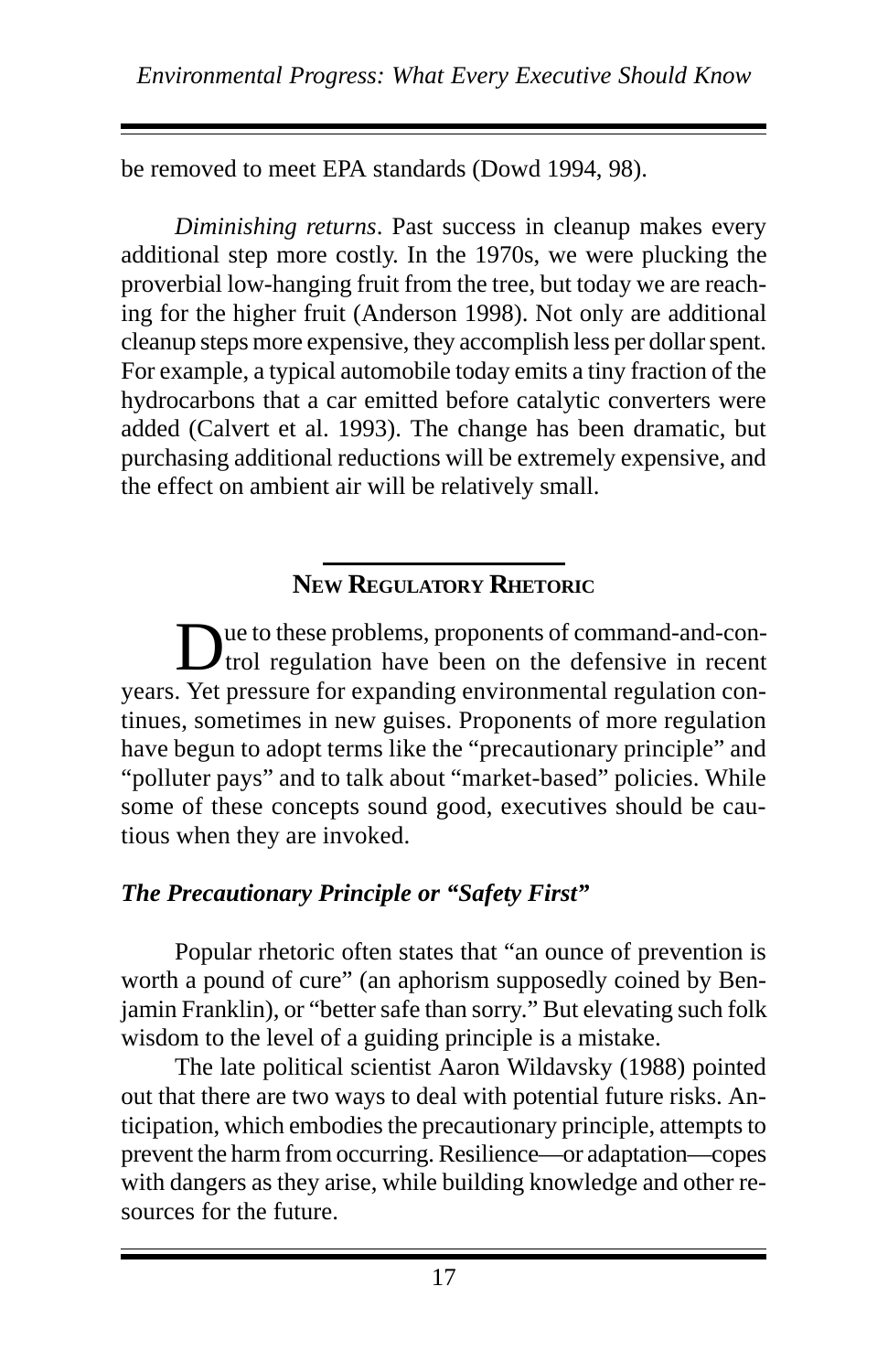Certainly, risks such as earthquakes and floods and other natural disasters can be anticipated to some extent. It makes sense to take precautions that will reduce their effects. However, when there is great uncertainty about the timing, nature, or likelihood of a particular danger and about the effectiveness of measures to reduce the danger, anticipation may be a poor strategy. If the wrong harm is anticipated, the chosen measures may not work, and if the anticipated harm itself never occurs, resources will be wasted that could have been spent on more worthwhile actions. Building knowledge, investing in technology, and creating wealth makes us better able to respond to a risk that materializes, whatever its nature.

The precautionary principle is used to defend efforts to moderate global warming through tough limits on the use of fossil fuels. However, scientific uncertainty about climate change impacts suggests that resilience may be more appropriate. Twenty years ago, some scientists expressed concern that global cooling might be occurring (Schneider 1976). Had we had the same determination to "do something" as we do today about global warming, we might have accelerated burning of fossil fuel to hold off cooling.

Today, rather than aggressively cutting back on fossil-fuel consumption, we might do better to build up our knowledge base and increase our wealth and ability to address harms as they emerge. Indeed, the "precautionary" efforts that are underway, while undoubtedly costly to many nations' economies, are likely to have little payoff either in altering climate patterns or reducing any adverse impacts from any temperature increases (Malakoff 1997; Bolin 1998; Green 1998).

Another problem with automatic use of the precautionary principle is that wholesale intervention to stop a danger may cause new ones. A few examples:

■ Eliminating the chlorination of water might reduce one risk such as cancer that may be caused by excessive exposure to chlorine, but it may increase the much greater risk of communicable diseases. Failure to treat well water in Lima, Peru, led to an outbreak of cholera in Latin America, which caused 4,000 deaths in 1991. Some re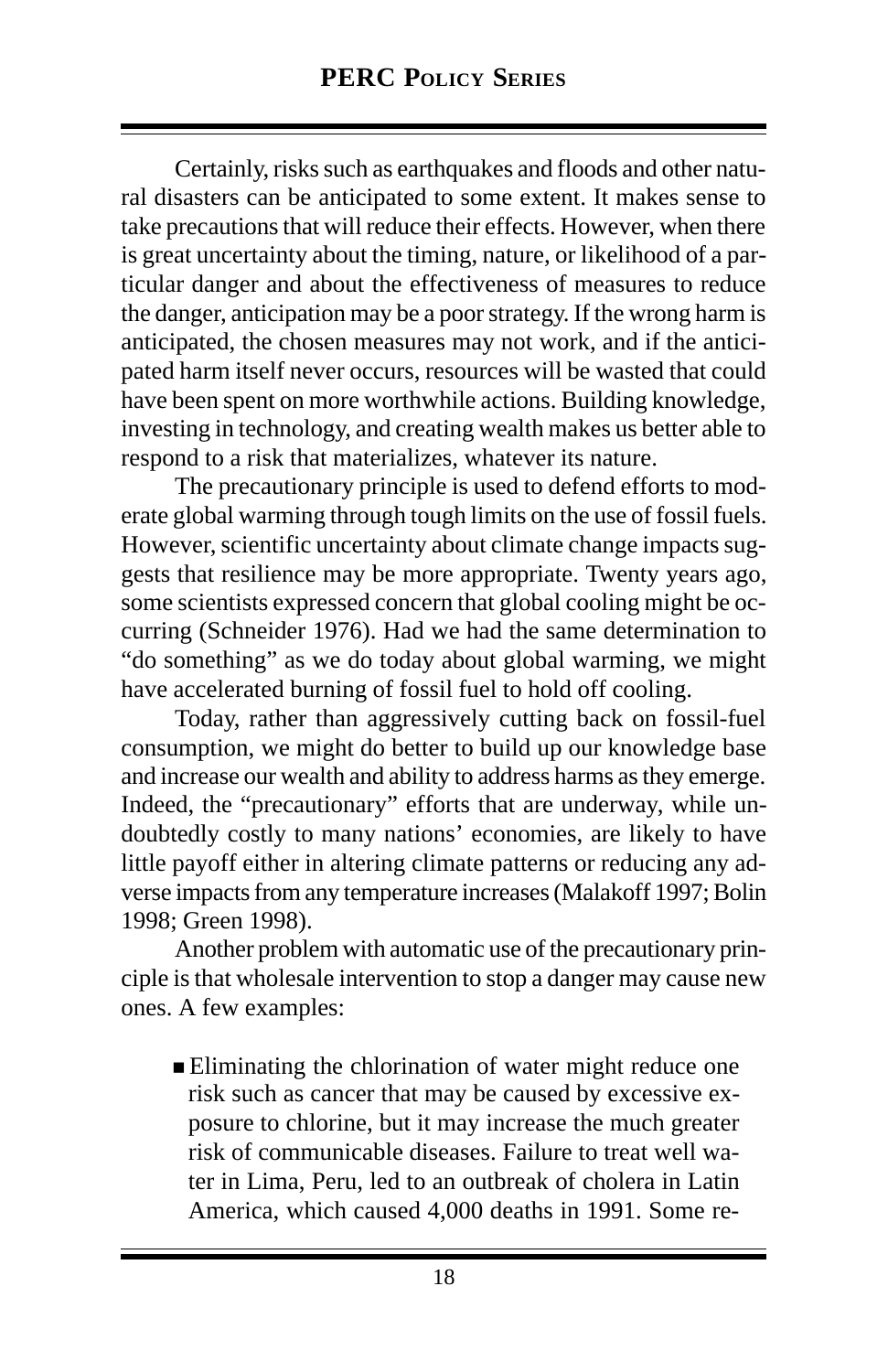searchers think officials stopped treating water because of U.S. Environmental Protection Agency studies showing a possible cancer risk from chlorine (Anderson 1991).

- Automobile air bags can save some people's lives but, according to the National Highway Traffic Safety Administration, they also kill children and lightweight adults (Nomani and Stern 1996, A14).
- Banning pesticides is likely to increase the costs of food so that lower-income people eat fewer fruits and vegetables. Since eating fruits and vegetables is believed to reduce the risk of cancer, eating fewer of these foods may cause more harm than did the pesticide residues the regulation was designed to eliminate (Ames and Gold 1996, 12, 27).
- Halting new agricultural technology such as biogenetic change means that more land must be devoted to farming rather than to open space (Avery 1991, 214).

Furthermore, the same dollars spent on one regulatory problem might be better spent on different actions that protect more people. The costs of saving or extending lives through regulation vary enormously. One study shows that a regulation of the Federal Aviation Administration could add an extra year of life for \$23,000, and a regulation of the Occupational Safety and Health Administration could do the same for \$88,000. However, the average EPA regulation costs \$7,600,000 for each additional year of life preserved (Tengs et al. 1995). Based on these figures, John D. Graham (1995, 1) estimates that 60,000 lives could be saved each year by redirecting regulation to other risks.

And if regulations lead to reductions in income, either through the loss of jobs or a slowdown in wage increases, there may be consequences to health. Studies show a direct relationship between lower income and higher rates of injury, illness, and death (Keeney 1997). The reason, explains environmental scientist Kenneth Green,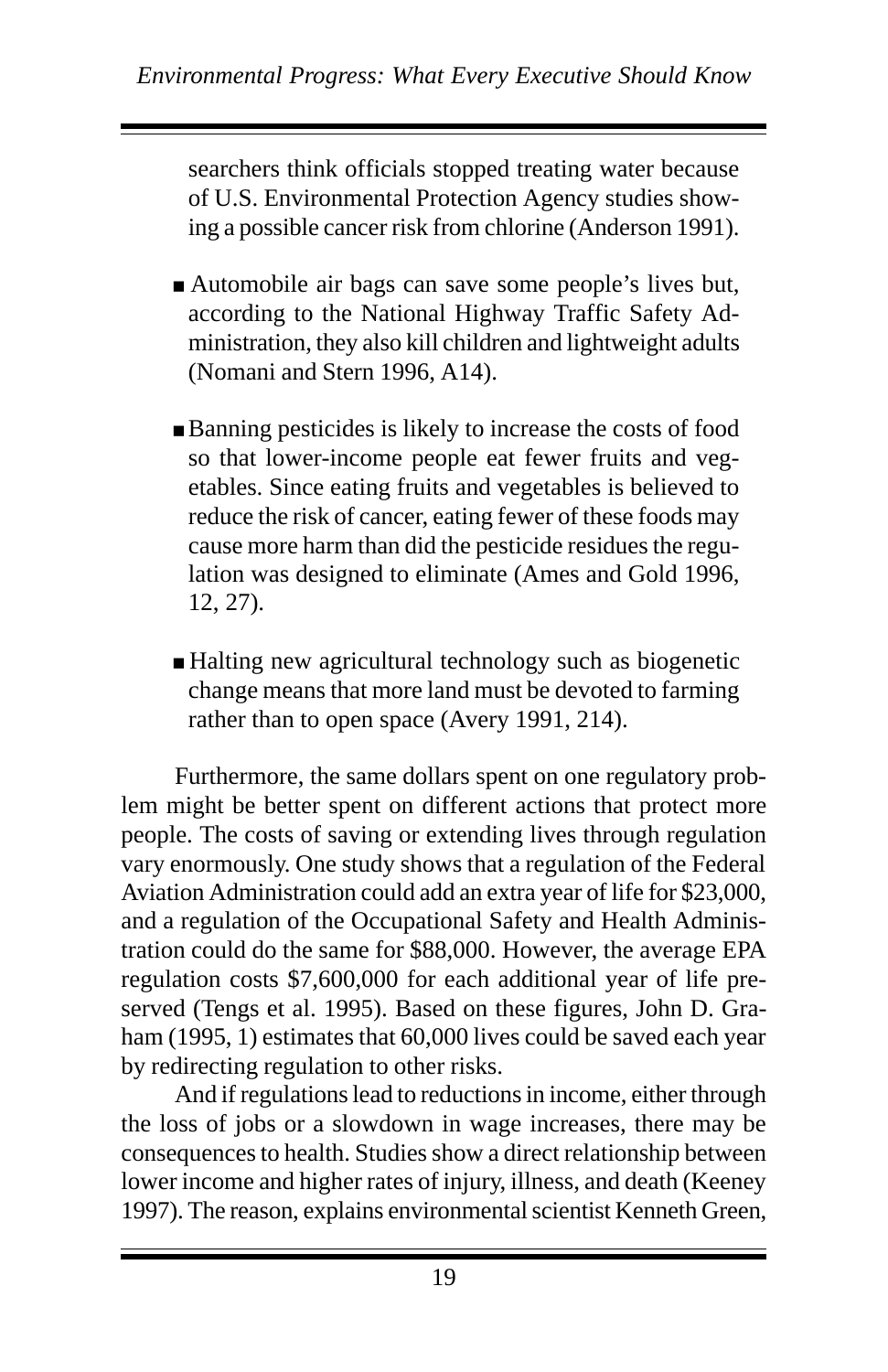is that "people use their disposable income to weave what we might call a personal safety net around themselves and their loved ones. The more disposable income they have, the tighter the weave of their personal safety net. The less disposable income they have, the looser the weave" (Green 1998, 5).

# *The "Polluter Pays" Principle*

"Polluter pays" is another aphorism to watch out for. The idea behind it is simple: If people pollute, they should pay the costs. This notion is consistent with the way that common law historically treated most polluters. The problem is that popular rhetoric can focus accountability on the wrong target.

- With Love Canal, all the ire was directed at Hooker Chemical Company, even though it acted more responsibly than the Niagara Falls school board did.
- The Superfund law, passed in the wake of Love Canal, was supposed to make polluters pay for cleaning up abandoned waste sites. However, companies that may never have contaminated a waste site have to pay the tax that runs the program, and simple accusation by the EPA can force a company to pay for cleaning up a site. Only after the cleanup is over (which typically takes twelve years) can a company dispute the cost, and then only on the grounds that the agency was arbitrary and capricious (Stroup 1996, 7–8).
- Policies in many European nations, supposedly based on "polluter pays," require manufacturers of consumer products to take back discarded products (such as computers or other electronic equipment) or packaging from their products, or arrange for it to be recycled. Yet discarded products and packaging are not pollution. Packages provide benefits (product protection, sanitation, and marketing, for example) and only become pollution if they are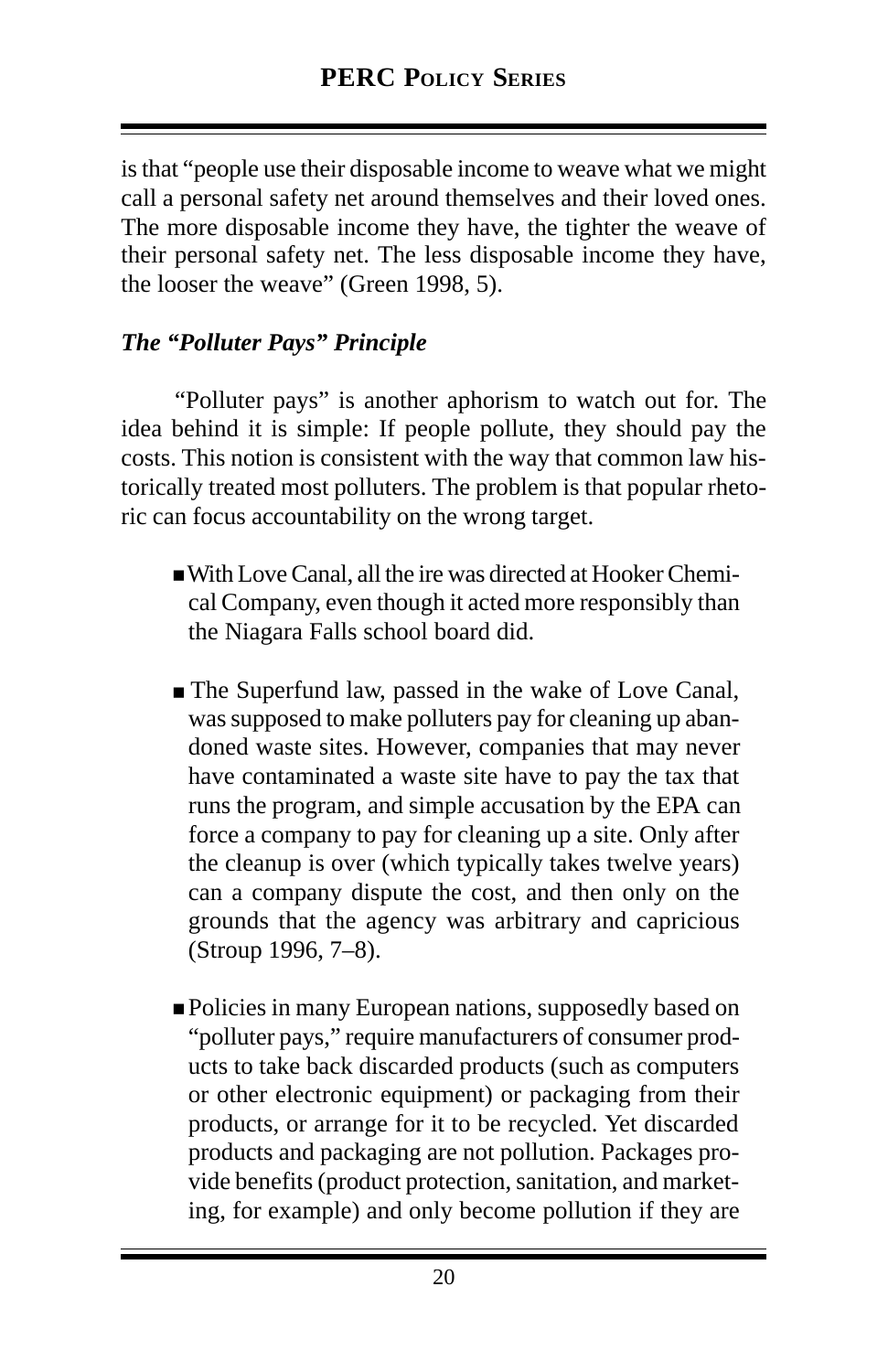improperly discarded. Once a product has changed hands and reached a consumer, usually ownership and its responsibilities such as ensuring proper disposal change, too. Only under special lease or contract arrangements does ownership stay with the producer or retailer (Scarlett et al. 1997, 87).

# *"Market-Based" Environmentalism is Rarely Market-Based*

A third rhetorical defense of regulation is the use of the term "market-based." Almost all participants in environmental policy now pay some lip service to "market-based" environmentalism. But this term means different things to different people and, in most cases, has little to do with what we mean by markets.

One highly touted example of "market-based environmentalism" is tradable emissions. The Clean Air Act of 1990 incorporated trading in the provisions designed to reduce sulfur dioxide emissions from power plants. For each power plant in the United States, the Environmental Protection Agency sets the goal of a specific level of sulfur dioxide emissions. Firms that can reduce emissions below that value may sell these additional emission "rights" (or "credits") to other firms for whom achieving the goal is more costly. Similar trading has also been proposed to accompany carbon dioxide reductions and laws requiring specific percentages of recycled material in packages.

Tradable credits do reduce compliance costs (Joskow, Schmalensee, and Bailey 1998). However, the role of the market is limited to trade after the goals have been set politically. The benefits of reaching the goal still may be less than the costs of compliance.

Another market approach is to use governmentally imposed charges, sometimes called "eco-taxes," to influence consumer and producer choices. The idea is that some products, such as automobiles, create pollution and impose environmental impacts that are not reflected in their prices. "Eco-taxes" on these products, the argument goes, would raise prices and discourage people from buying them or lead them to use them differently. The taxes could create a fund that could be spent to mitigate the harmful impacts.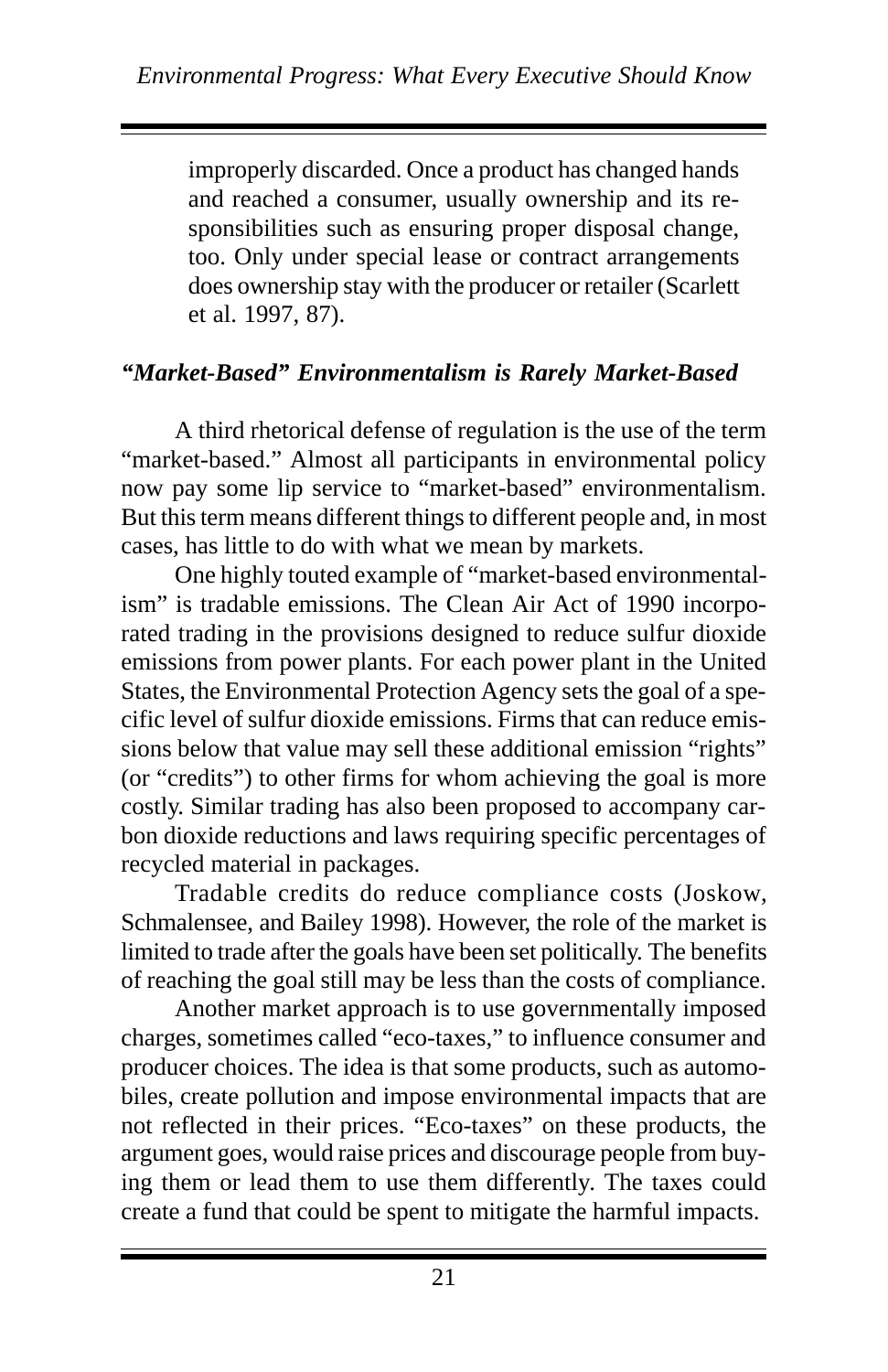Such taxes appeal to many economists, but they pose technical problems (such as setting the appropriate amount of the tax) and political opposition. Where such taxes have been implemented, they often become just another source of public-sector revenue (Yandle 1998b, 132).

# **WHAT MARKETS ARE**

Neither of these market-based approaches embodies key attributes of markets. Markets are voluntary activities through which potential sellers discover what people value and potential buyers discover what resources are available.

Many environmentalists, as well as many environmental economists, see markets as a way of correcting externalities (Fullerton and Stavins 1998, 433), but they fail to recognize what gives markets, and environmentalism based on markets, moral force. The moral force comes from the voluntary nature of markets. No one is coerced into buying or selling. It is true that not everyone has the same purchasing power in a market, but each individual is free to search for his or her best opportunity.

Because buyers and sellers in this voluntary context have an incentive to seek the best value for their time and resources, together buyers and sellers discover solutions that make each one better off—or else no trade takes place. The discovery of better solutions through search and negotiation through a noncoercive process is quite unlike the negotiations, disputes, and disagreements that characterize regulatory situations.

# **WHAT TO DO ABOUT REGULATION**

**X** Thile markets, situated within a setting of common-law rights against harm, can often advance environmental protection, businesses must deal with the current regulatory scheme. What can we do to make regulation more sensible and more flexible? Two changes could improve outcomes: decentralization of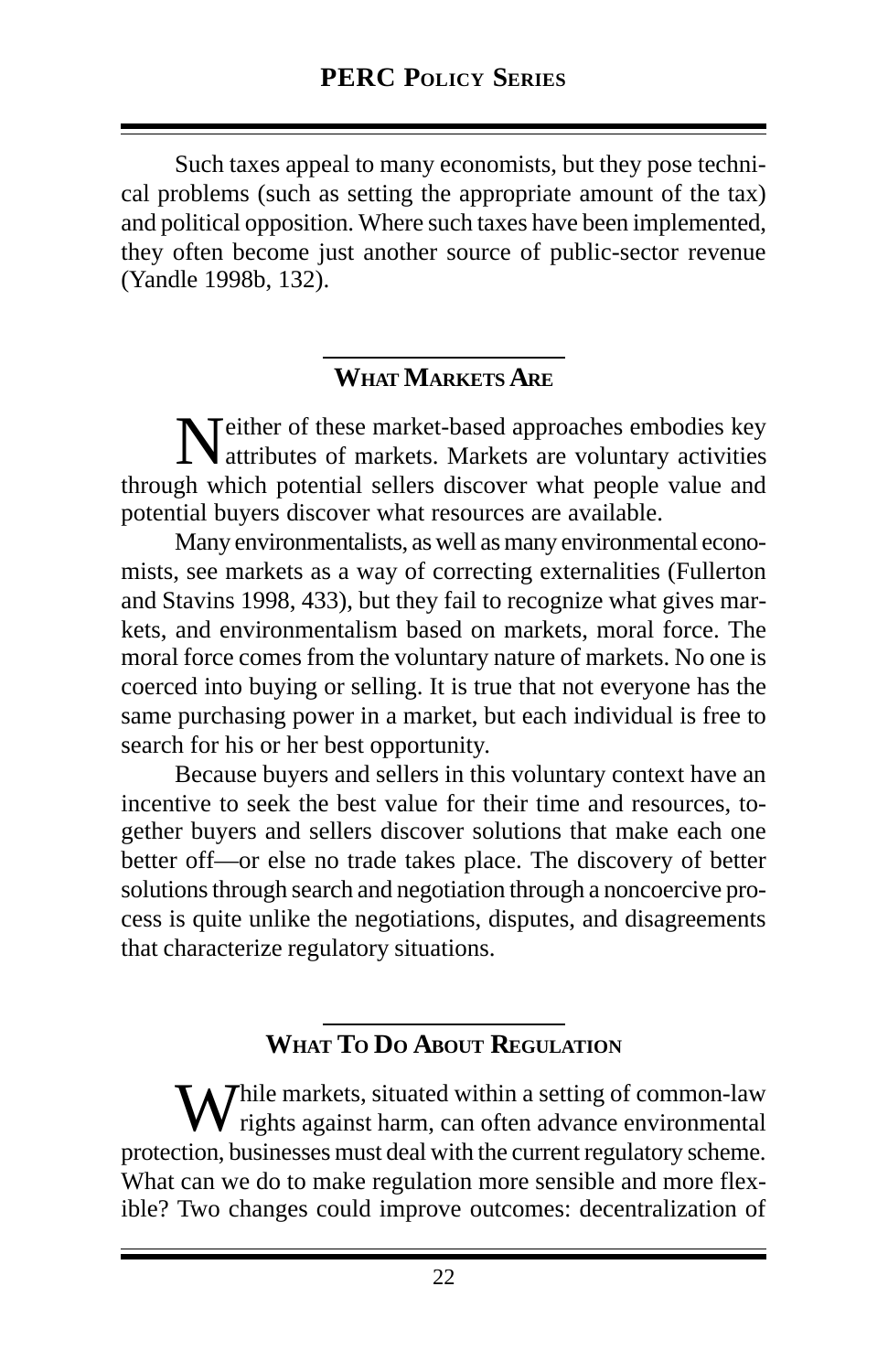regulation and the adoption of performance-based standards.

These are relatively small steps and reaching them will not be a panacea. If adopted, however, they will inject creativity and good will into the business of environmental regulation and may set the stage for greater freedom and cooperation in the future.

# *Decentralization*

For three decades, environmental decisions have been thrust upward to the federal arena. Yet most environmental problems are primarily local. Although there are exceptions, environmental impacts are usually confined to relatively small areas, such as the stream outside a factory or the land around a waste site.

Decentralizing regulation means resolving environmental problems on a local level (Anderson and Hill 1996; Scarlett 1996 and 1999). Local people, those who usually bear the costs of pollution, are often willing to bargain with a polluter or potential polluter. They not only face the risks associated with a particular activity like logging or manufacturing, but also enjoy the benefits of these activities such as the jobs they provide. Bargaining can serve as a discovery process, revealing more accurate information about risks and benefits than is possible when decisions are made by a federal agency directed by Congress. Furthermore, decentralization allows businesses to work together in a local area, and permits a variety of experiments in different localities, allowing people to discover which ones work and which do not.

Decentralizing regulation has led to some flexible environmental programs that incorporate local knowledge, reflect the wishes of local citizens, and encourage reasonable resolution of problems. For example:

■ The state of Illinois has a "brownfield" program that aims at bringing industrial development into areas where contamination has stymied development, often because of stringent cleanup laws. The Tiered Approach to Corrective Action Objectives (TACO) gives landowners, working with local citizens, a choice among different cleanup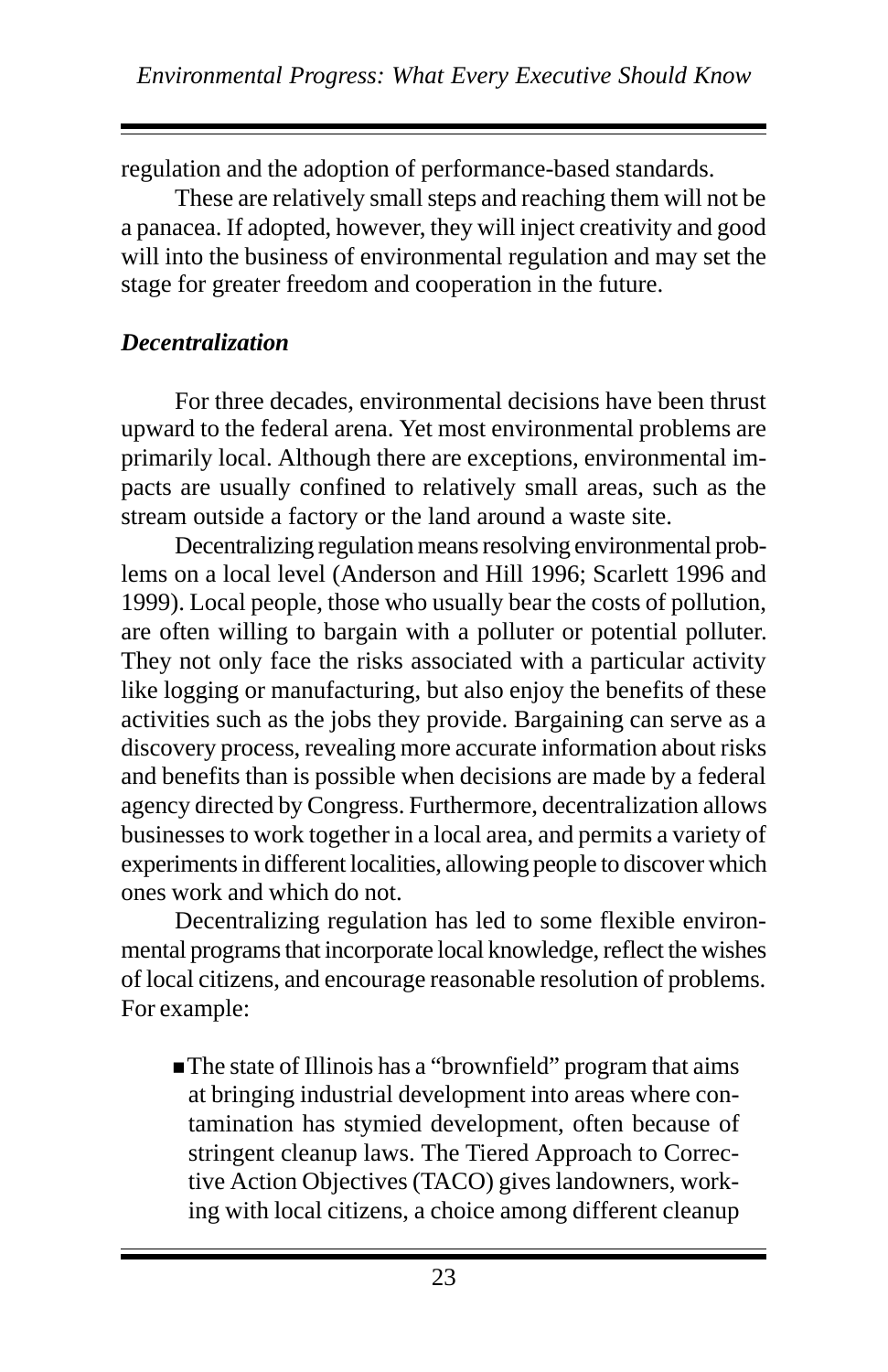levels. They can select which level is most appropriate given the projected use of the property. Once the cleanup is accomplished, local developers are issued a "no-further-remediation" letter. This letter becomes part of the chain of title for the property, prohibiting use of the site in ways inconsistent with the level of cleanup (Volokh, Scarlett, and Bush 1998, 23–25).

- In North Carolina, meeting federal regulations for industry and municipal sewage systems around the Tar-Pamlico Sound became extremely expensive, and yet the sound remained polluted. In an experiment, the EPA allowed local agencies, working with local industry and agriculture, to figure out a workable system. The result was a system of trades. Rather than tighten up further on their emissions, sewage systems and firms arranged to pay farmers to improve controls on fertilizer and herbicides. This solution improved water quality and kept the costs from escalating (Yandle 1998a, 58–60).
- Rahr Brewing Company in Minnesota benefited from a state process that allowed it to establish a new brewery through an effluent trading arrangement with local farmers. Rahr is paying farmers to reduce runoff (Peplin 1998).

Companies often recognize the benefits of bringing local people into decision making. Arco Chemical Company's "Good Neighbor Policy" communicates information about the safety and quality of its operations to people who live near its plants. It also provides opportunities for observing its operations, and creates processes for resolving problems. Decentralization pushes decisions closer to where problems occur and to where the relevant knowledge exists.

# *Performance Standards*

Regulations typically prescribe specific technologies that must be used to comply with environmental laws (Yandle and Maloney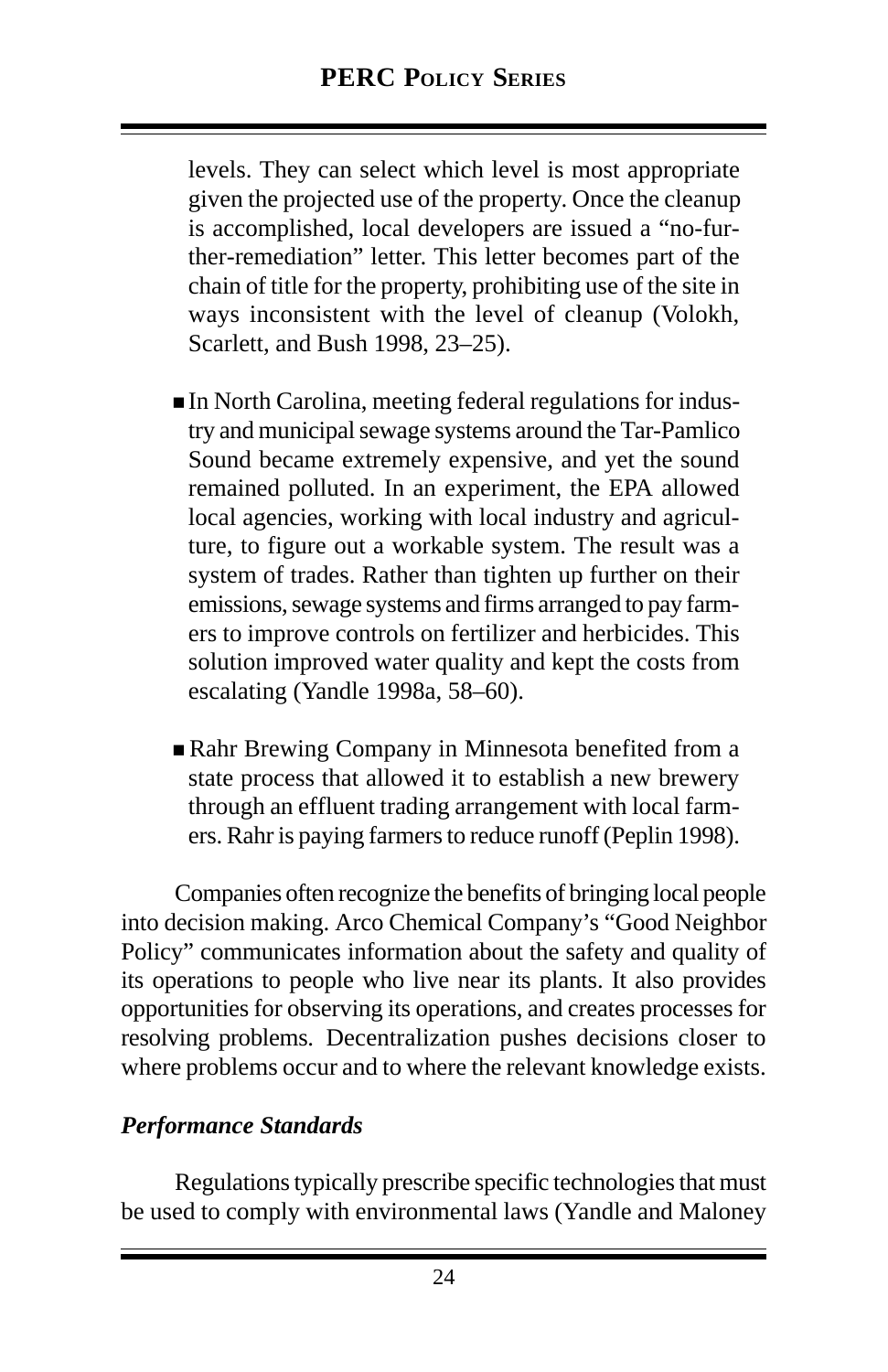1984). The problems with specification standards were vividly illustrated a few years ago when Amoco and the EPA conducted a joint study of Amoco's Yorktown, Virginia, plant to find out the impacts of regulations on the plant. They found that Amoco was spending \$2,400 per ton to control hydrocarbon emissions that could have been controlled for \$600 per ton if a more innovative approach had been allowed. Furthermore, Amoco was not addressing more substantial emission sources that didn't come under the regulations. Thus, air and water quality was poorer than would have been the case if Amoco had been allowed to concentrate on improving ambient air and water quality, rather than on ensuring compliance with existing laws (Shaw and Stroup 1997, 19).

Performance standards, in contrast to command-and-control regulations, allow individuals and firms to figure out how best to meet stated goals. Such a standard might require that overall air pollution be cut to a certain level but not specify the reduction stack-by-stack. Many states and, to a limited extent, the Environmental Protection Agency have begun experimenting with performance-based approaches.

- California has a toxic "hot spots" program. While not fully performance-based, it focuses on whether emission reductions are actually being achieved. If a parallel federal air toxins program, which specifies particular control technologies, were adopted in California, one chrome-plating rule would go from five pages to sixty pages (Volokh, Scarlett, and Bush 1998, 40).
- Illinois' Environmental Management System allows the state's environmental regulators to enter into agreements that let companies create their own environmental performance plans that establish facility-wide performance standards (Volokh, Scarlett, and Bush 1998, 36–39).
- $\blacksquare$  Part of the success of the federal SO<sub>2</sub> emissions trading program may be due to the switch to a performance standard. The 1990 law that introduced the credits also freed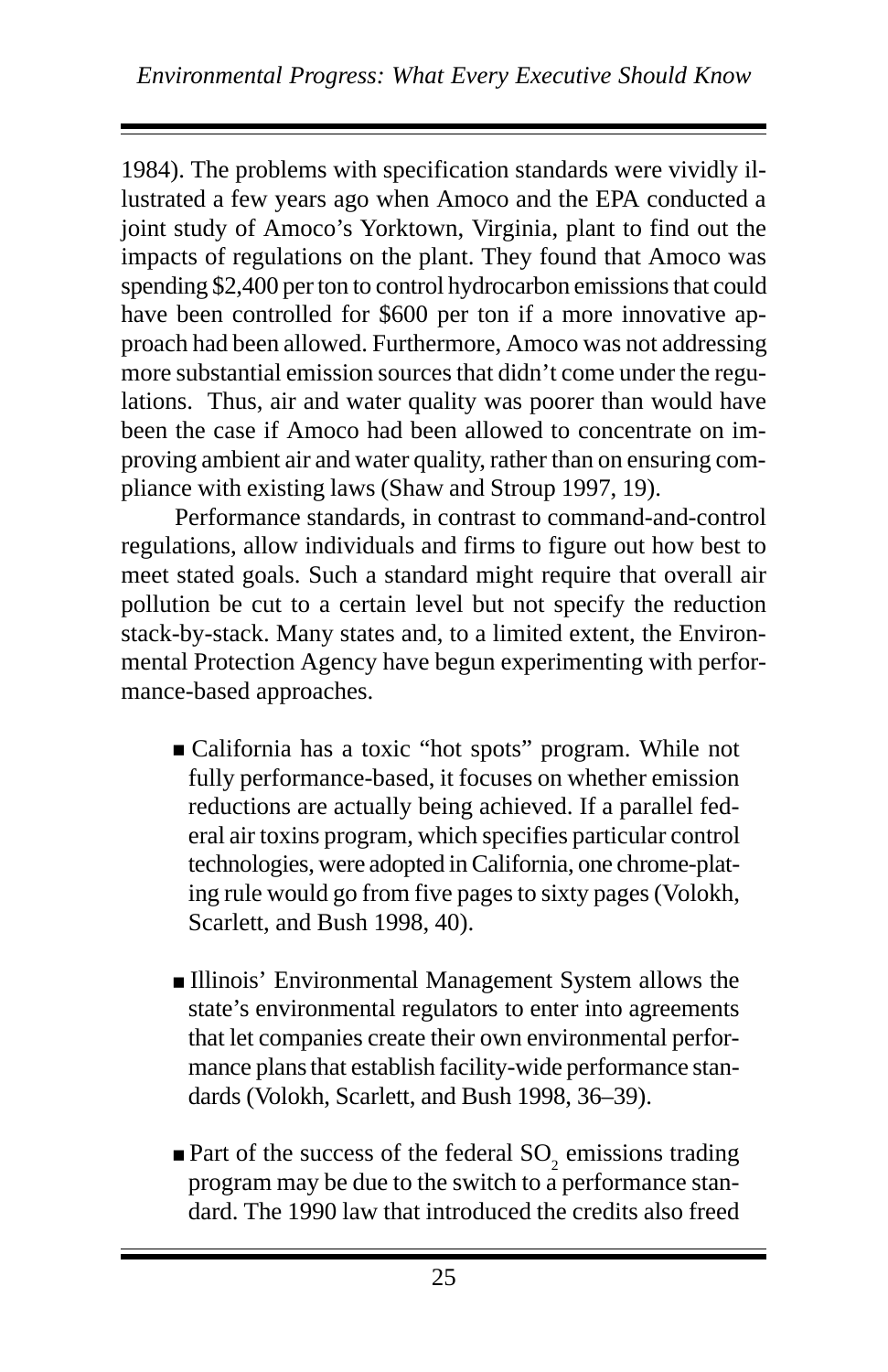up restrictions in the 1977 Clean Air Act that had required power plants to use expensive sulfur dioxide scrubbers to reduce emissions. Under the new act, utilities could meet the standards by using low-sulfur coal if they wanted. Some did, and the price of scrubbers plummeted. (McCormack and Shaw 1996, 10).

# **CONCLUSION: A FRAMEWORK FOR ENVIRONMENTAL POLICY**

Our goal in this essay is to help business executives approach environmental issues from principle rather than expediency. This means recognizing the beneficial impacts—to industry, those downstream or downwind, and to consumers—of clearly defined ownership and use rights and responsibilities, legal protection of those rights, local knowledge, and local involvement. While the implications of these factors may never be fully taken into account in public policy, business executives who understand their importance can edge policies in a direction that reinforces these principles. Two important steps, we believe, are to move selectively toward decentralization and performance standards.

Environmental pressures are not going to go away. As our nation, or any nation, becomes wealthier, we can afford to—and we do—devote more attention and interest to amenities and quality of life. We stop worrying just about putting food on our table and devote attention to what surrounds us—the quality of our air and streams, the beauty of our forests, the diversity of our wildlife. Today, the public is demanding that business be environmentally sensitive, as are workers and business executives themselves.

As demands grow and change, executives should maintain a principled approach. As we have indicated in this paper, the key lessons include the following:

■ The search for profits leads to conservation and often encourages reduction of pollution.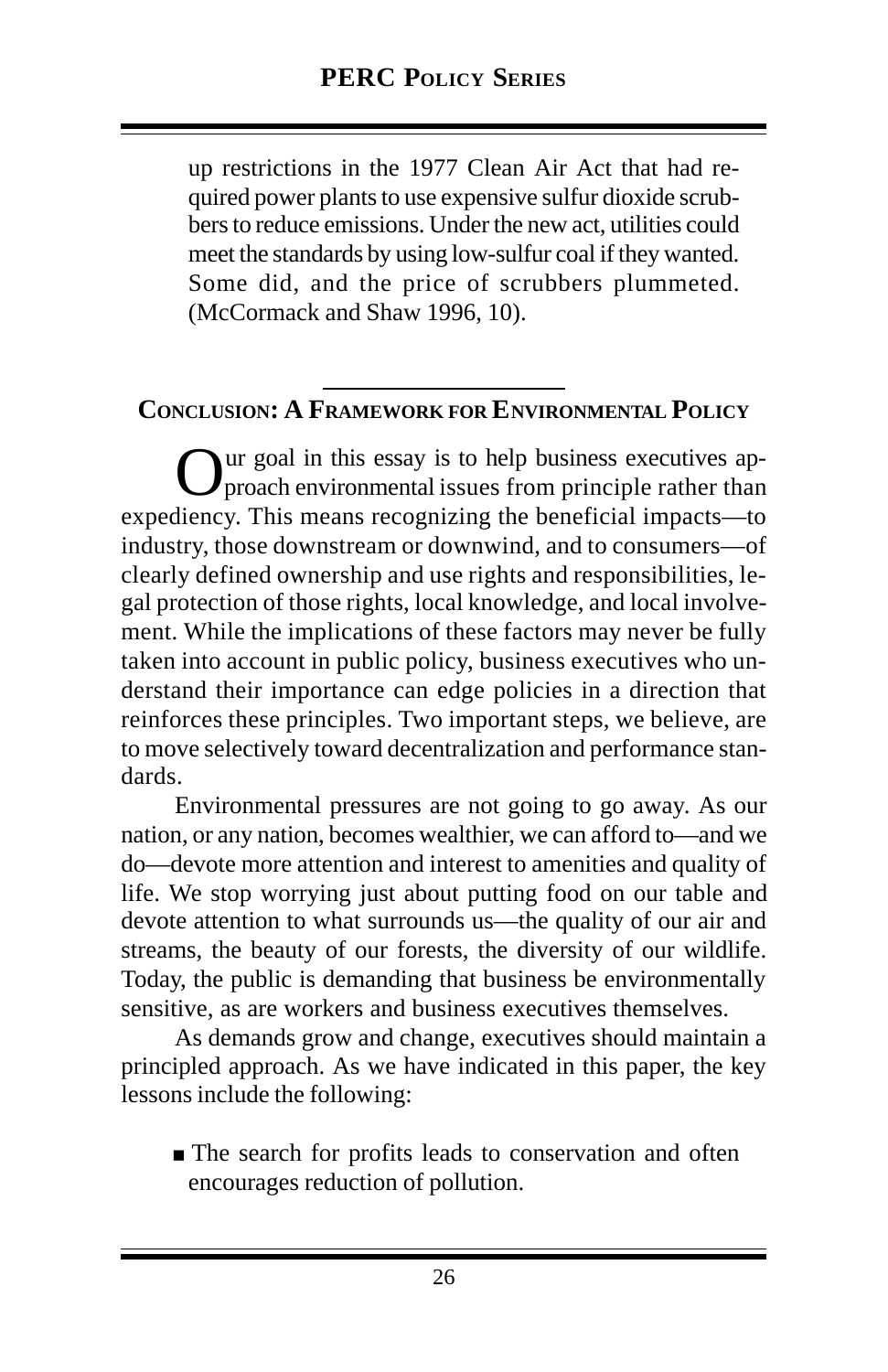- The conventional wisdom about business as the central cause of environmental problems is mostly wrong.
- Environmental harms often can be traced to open access to unowned resources and the inability of people to defend their common-law rights against harms from pollution.
- There are four ways to deal with pollution: common law, entrepreneurial response, informal social rules, and regulation. None is perfect, and each has a place.
- Popular rhetoric about polluter pays, the precautionary principle, and market-based environmentalism is often misleading.
- To improve regulation, begin with decentralization and performance standards.

With these ideas behind them, businesses will continue on the road to environmental progress. At the same time, they will help maintain a healthy, competitive marketplace in a free society.

# **NOTES**

1. Background for this paper can be found in Scarlett (1997).

2. Economists will note that these precepts reflect the new institutional or property rights economics pioneered by Nobel laureate Douglass North and Austrian economics, particularly as represented by Nobel laureate F. A. Hayek.

3. For example, some companies are turning to "servicizing," in which they seek to "deliver value through high performance functional sales rather than physical goods. The result: more value with less material." See White (1998).

4. The correct name of the law, passed in 1980, is the Comprehensive Environmental Response Compensation and Liability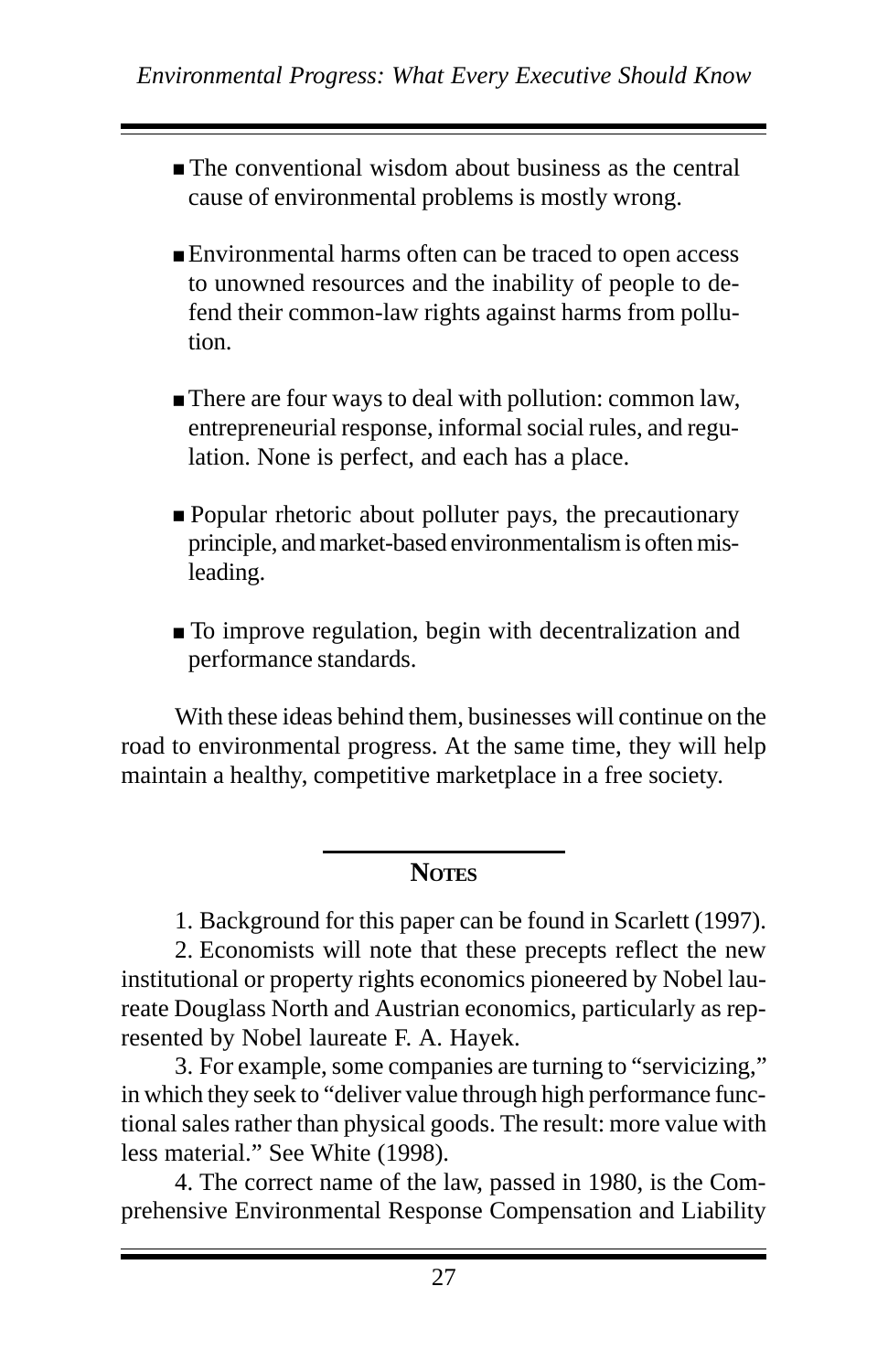Act (or CERCLA).

5. Conventional wisdom about other environmental "disasters" has been shown to be wrong, too. Dangers from pesticides have been severely exaggerated, for example, as have estimates of the effects of acid rain and the "garbage crisis," and fears that we are "running out" of energy and natural resources. See, for example, Bailey (1995).

6. Quoted in Durant (1939, 536).

7. The fire may have come about because regulation had overridden common law. The Cuyahoga River was regulated by the state of Ohio as an "industrial stream," so that no suits against polluters were allowed (Meiners, Thomas, and Yandle 1999).

#### **REFERENCES**

- Ames, Bruce, and Lois Swirsky Gold. 1996. The Causes and Prevention of Cancer: Gaining Perspectives on the Management of Risk. In *Risk, Costs, and Lives Saved*, ed. Robert Hahn. New York: Oxford University Press, 4–45.
- Anderson, Christopher. 1991. Cholera Epidemic Traced to Risk Miscalculation. *Nature* 354(November 28): 255.
- Anderson, Terry L. 1998. Will Conservatives Ever Get on the Environmental Bandwagon? *Viewpoints.* Stanford, CA: Hoover Institution, November.
- Anderson, Terry L., and Peter J. Hill. 1996. Environmental Federalism: Thinking Smaller. *PERC Policy Series* PS-8. Bozeman, MT: Political Economy Research Center, December.
- Anderson, Terry L., and Donald R. Leal. 1997. *Enviro-Capitalists: Doing Good While Doing Well*. Lanham, MD: Rowman and Littlefield Publishers.
- Avery, Dennis. 1991. *Global Food Progress.* Indianapolis: Hudson Institute.
- Bailey, Ronald, ed. 1995. *The True State of the Planet*. New York: Free Press.
- Baumol, William J., and Wallace E. Oates. 1995. Long-Run Trends in Environmental Quality. In *The State of Humanity*, ed. Julian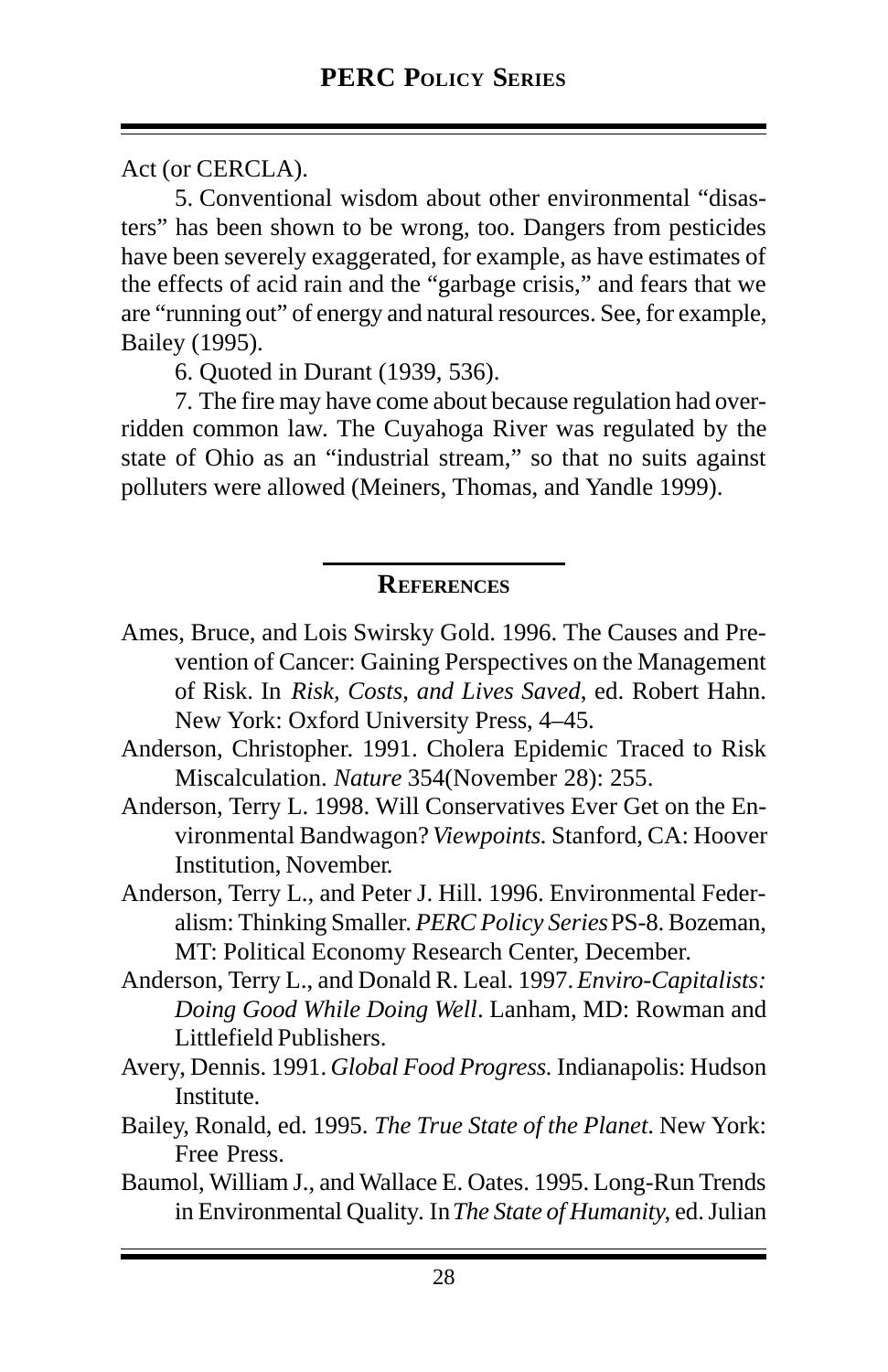Simon. Cambridge MA: Blackwell Press, 444–69.

- Bolin, Bert. 1998. The Kyoto Negotiations on Climate Change: A Science Perspective. *Science* 279(January 16): 330–31.
- Breyer, Stephen. 1993. *Breaking the Vicious Circle: Toward Effective Risk Regulation*. Cambridge: Harvard University Press.
- Calvert, J. G., J. B. Heywood, R. F. Sawyer, and J. H. Seinfeld. 1993. Achieving Acceptable Air Quality: Some Reflections on Controlling Vehicle Emissions. *Science* 261(July 2): 37–45.
- Crandall, Robert. 1983. *Controlling Industrial Pollution: The Economics and Politics of Clean Air.* Washington, DC: Brookings Institution.
- Davis, Peter. 1971. Theories of Water Pollution Litigation. *Wisconsin Law Review* 3: 738–816.
- De Alessi, Michael. 1998. *Fishing for Solutions*. London: Institute for Economic Affairs.
- Dowd, Anne Reilly. 1994. Environmentalists Are on the Run. *Fortune,* September 19, 98.
- Durant, Will. 1939. *The Life of Greece*. New York: Simon & Schuster.
- Easterbrook, Gregg. 1995. *A Moment on the Earth*. New York: Viking.
- Epstein, Richard. 1998. *Principles for a Free Society.* New York: Perseus Books.
- Fullerton, Don, and Robert Stavins. 1998. How Economists See the Environment. *Nature* 395(October 1): 433–34.
- Goklany, Indur. 1999. Empirical Evidence Regarding the Role of Nationalization in Improving U.S. Air Quality. In *The Common Law and the Environment*, ed. Roger Meiners and Andrew P. Morriss. Lanham, MD: Rowman and Littlefield Publishers, forthcoming.
- Graham, John D. 1995. *Comparing Opportunities to Reduce Health Risks: Toxin Control, Medicine, and Injury Prevention*. Dallas, TX: National Center for Policy Analysis.
- Green, Kenneth. 1998. Evaluating the Kyoto Approach to Climate Change. *RPPI Policy Brief*. Los Angeles, CA: Reason Foundation.
- Hahn, Robert, ed. 1996. *Risks, Costs, and Lives Saved*. New York: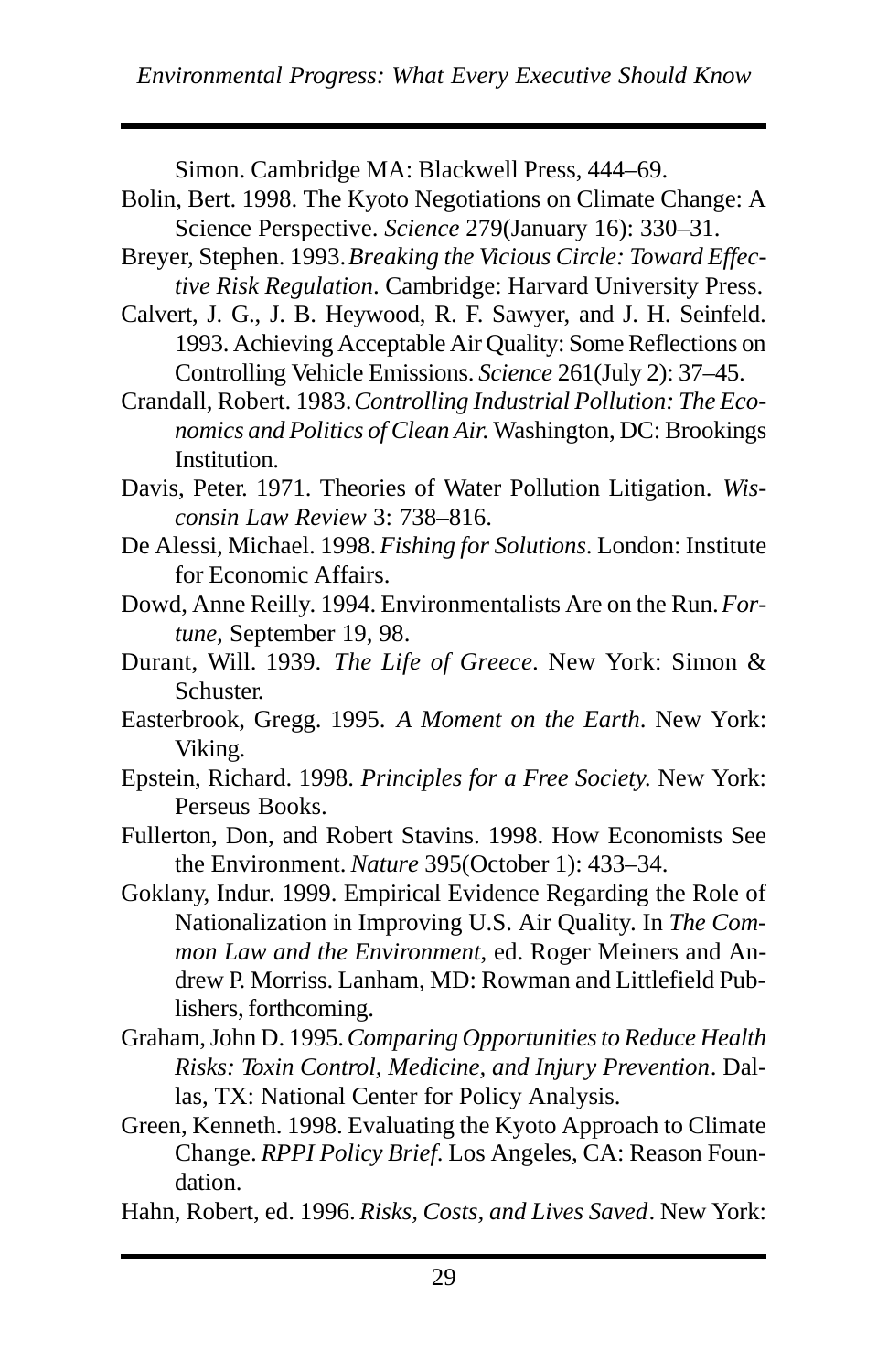Oxford University Press.

- Hardin, Garrett. 1968. The Tragedy of the Commons. *Science* 162(December 13): 1243–48.
- Hazilla, Michael, and Raymond J. Kopp. 1990. *The Societal Cost of Environmental Quality Regulations: A General Equilibrium Analysis*. Washington, DC: Resources for the Future.
- Hosford, William F., and John L. Duncan. 1994. The Aluminum Beverage Can. *Scientific American*, September, 48–53.
- Joskow, Paul L., Richard Schmalensee, and Elizabeth M. Bailey. 1998. The Market for Sulfur Dioxide Emissions. *American Economic Review* 88(4): 669–85.
- Keeney, Ralph. 1997. Estimating Fatalities Induced by the Economic Costs of Regulation. *Journal of Risk and Uncertainty* 14: 5–23.
- Leal, Donald R. 1996. Community-Run Fisheries: Avoiding the "Tragedy of the Commons." *PERC Policy Series* PS-7. Bozeman, MT: Political Economy Research Center.
- Liebmann, George W. 1995. *The Little Platoons*. Westport, CT: Greenwood Publishing.
- MacAvoy, Paul. 1992. *Industry Regulation and Performance of the American Economy*. New York: W. W. Norton.
- Malakoff, David. 1997. Thirty Kyotos Needed to Control Warming. *Science* 278(December 19): 2048.
- McCormack, Craig, and Jane S. Shaw. 1996. Emissions Trading: Clearing the Air*. PERC Reports* 14(2): 10–11.
- Meiners, Roger E., and Bruce Yandle. 1998. The Common Law: How it Protects the Environment. *PERC Policy Series* PS-13. Bozeman, MT: Political Economy Research Center, May.
- Meiners, Roger E., Stacie Thomas, and Bruce Yandle. 1999. Burning Rivers, Common Law, and Institutional Choice for Water Quality. In *The Common Law and the Environment*, ed. Roger Meiners and Andrew P. Morriss. Lanham, MD: Rowman and Littlefield Publishers, forthcoming.
- Nomani, Asra Q., and Gabriella Stern. 1996. Children's Deaths Spur Backer of Air Bags to Rethink. *Wall Street Journal*, November 18.

Peplin, Robert. 1998. Regulating Runoff. *Forum for Applied Re-*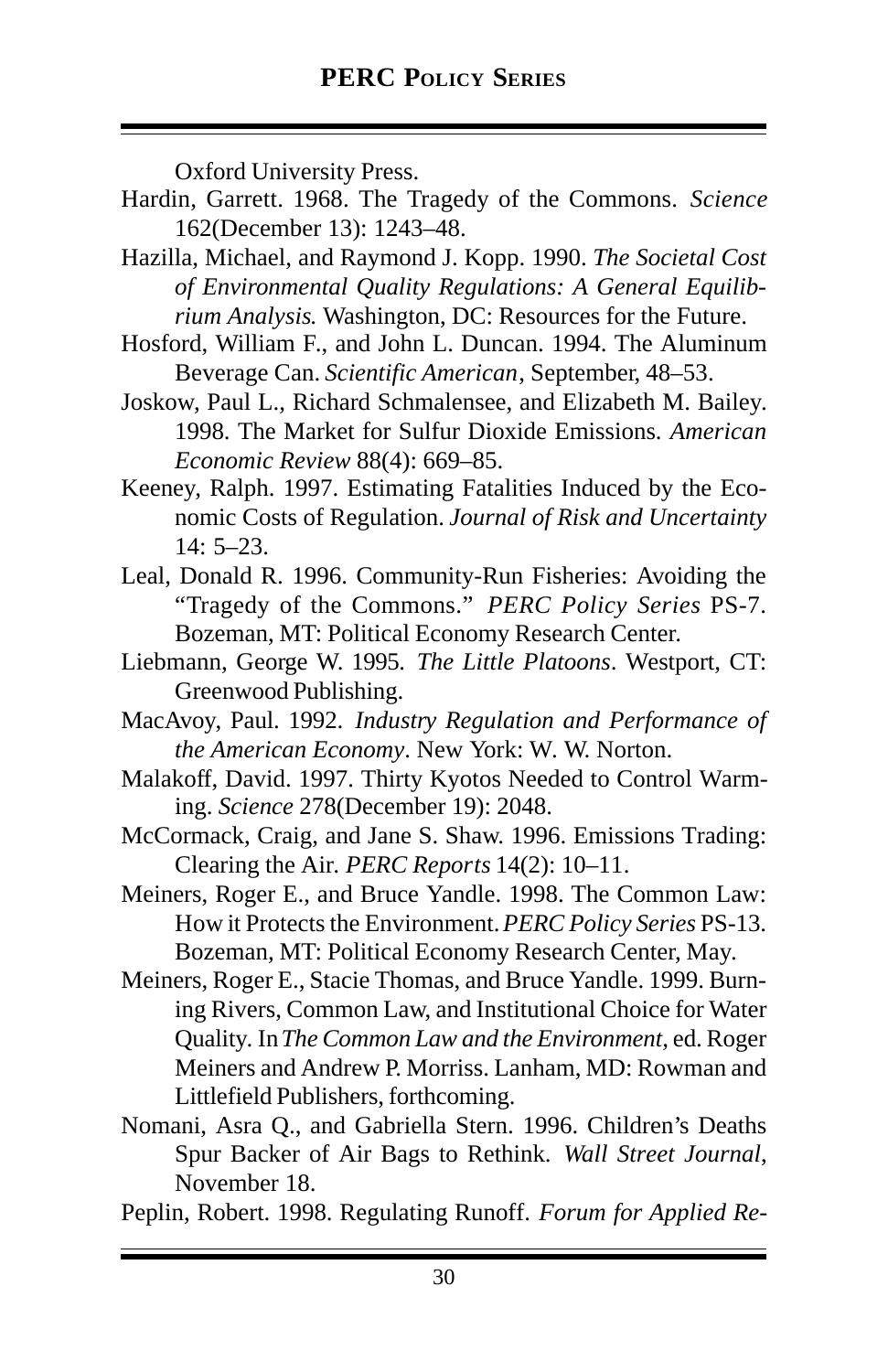*search and Public Policy* 13(3): 45–48.

- Porter, Michael E., and Claas van der Linde. 1995. Toward a New Conception of the Environment-Competitiveness Relationship. *Journal of Economic Perspectives* 9(4): 97–118.
- Portney, Paul. 1990a. Economics and the Clean Air Act. *Journal of Economic Perspectives* 4(4): 173–81.
	- ———. 1990b. Air Pollution Policy. In *Public Policies for Environmental Protection*, ed. Paul R. Portney. Washington, DC: Resources for the Future, 27–96.
- Rehmke, Gregory F. 1998. Sounding Off. *PERC Reports* 16(1): 5–7.
- Scarlett, Lynn. 1996. Environmentalism for a Dynamic World. *The Shape of Things*, Essay 5. Washington, DC: Progress and Freedom Foundation, March.
	- ———. 1997. New Environmentalism. *NCPA Policy Report* 201. Dallas: National Center for Policy Analysis, January.
	- ———. 1999. Doing More with Less: Dematerialization—Unsung Environmental Triumph. In *Earth Report 2000: The True State of the Planet Revisited*, ed. Ronald Bailey. McGraw-Hill, forthcoming.
- Scarlett, Lynn, Richard McCann, Robert Anex, and Alexander Volokh. 1997. Packaging, Recycling, and Solid Waste. *RPPI Policy Study* 223. Los Angeles: Reason Foundation, June.
- Schneider, Stephen. 1976. *The Genesis Strategy*. New York: Plenum Press.
- Shaw, Jane S., and Richard Stroup. 1997. Preventing Pollution the Free Market Way. *Pollution Prevention Review* 7(summer): 17–22.
- *Solid Waste Digest*. 1998. Cold War Toxic Cleanups Have Staggering Costs. National edition, May, 6.
- Stern, Arthur. 1982. History of Air Pollution Legislation in the United States. *Journal of the Air Pollution Control Association* 32(1): 44–61.
- Stroup, Richard L. 1989. Hazardous Waste Policy: A Property Rights Perspective. *Environment Reporter,* September 22, 868–73.

———. 1996. Superfund: The Shortcut That Failed. *PERC Policy Series* PS-5. Bozeman, MT: Political Economy Research Center, May.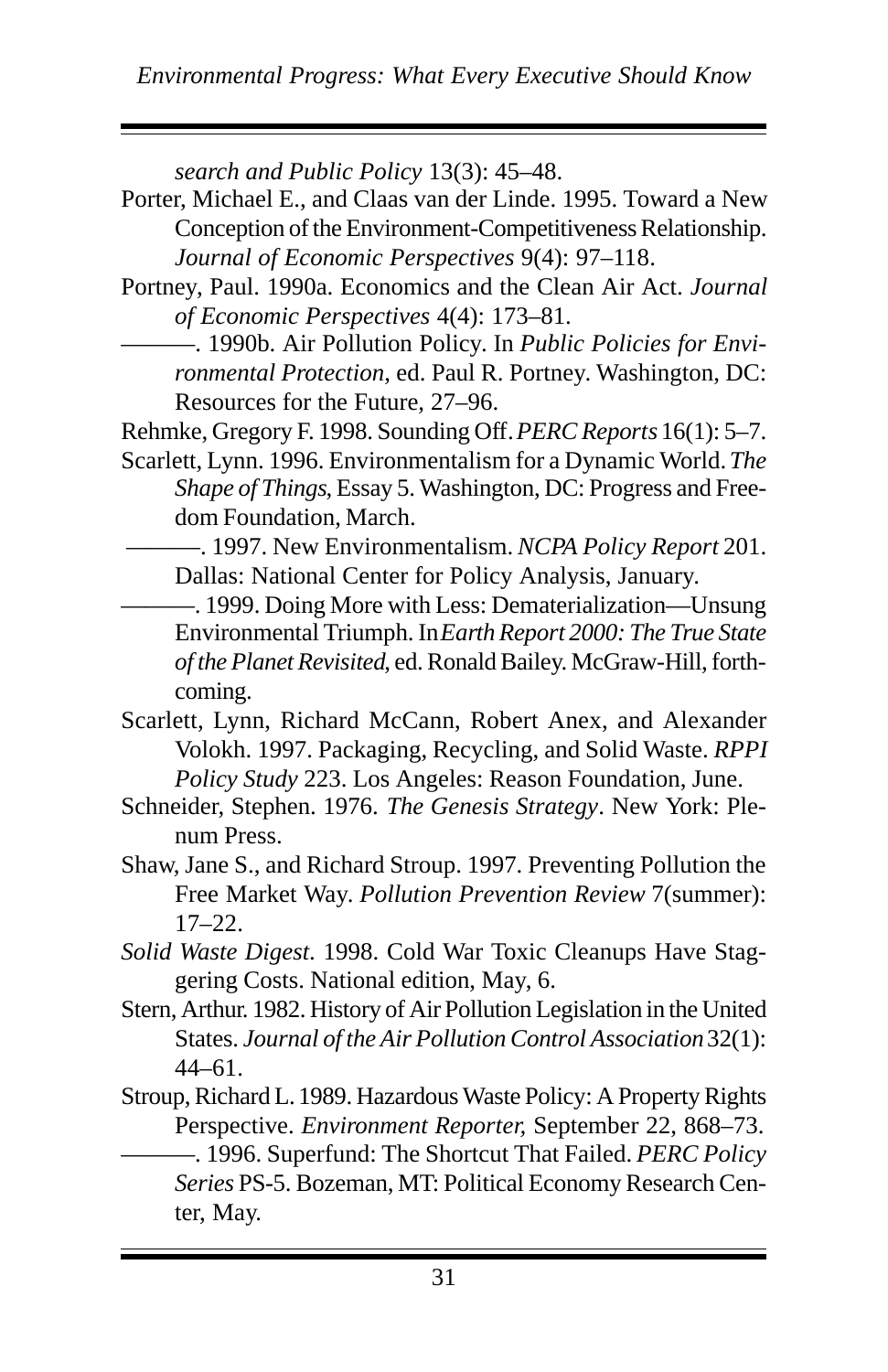- Stryker, J. Dirck. 1989. Technology, Human Pressure, and Ecology in the Arid and Semi-Arid Tropics. In *Environment and the Poor: Development Strategies for a Common Agenda*, ed. H. Jeffrey Leonard. New Brunswick, NJ: Transaction Books, 87–109.
- Tengs, Tammy O., Miriam Adams, Joseph Pliskin, Dana Fafran, Joanna Siegel, Milton Weinstein, and John Graham. 1995. Five Hundred Life-Saving Interventions and Their Cost-Effectiveness. *Risk Analysis* 15(3): 369–90.
- Volokh, Alexander, Lynn Scarlett, and Scott Bush. 1998. Race to the Top: The Innovation Face of State Environmental Management. *RPPI Policy Study* 239. Los Angeles: Reason Foundation.
- Wernick, Iddo, Paul Waggoner, and Jesse Ausubel. 1977. Searching for Leverage to Conserve Forests: The Industrial Ecology of Wood Products in the United States. *Journal of Industrial Ecology* 1(3): 125–45.
- White, Allen. 1998. Servicizing: The Quiet Transition to EPR. Paper presented at OECD Workshop on Extended and Shared Responsibility for Products, Washington, DC, December.
- Wildavsky, Aaron. 1998. *Searching for Safety*. New Brunswick, NJ: Transactions Books.
- Yandle, Bruce. 1998a. *Common Sense and Common Law for the Environment*. Lanham, MD: Rowman and Littlefield Publishers. ———. 1998b. Coase, Pigou, and Environmental Rights. In *Who Owns the Environment?* ed. Peter J. Hill and Roger E. Meiners. Lanham, MD: Rowman and Littlefield Publishers, 119–52.
- Yandle, Bruce, and M. T. Maloney. 1984. Estimation of Cost of Air Pollution Control Regulation. *Journal of Environmental Economics and Management* 11(3): 244–63.
- Zuesse, Eric. 1981. The Truth Seeps Out. *Reason*, February, 16–33.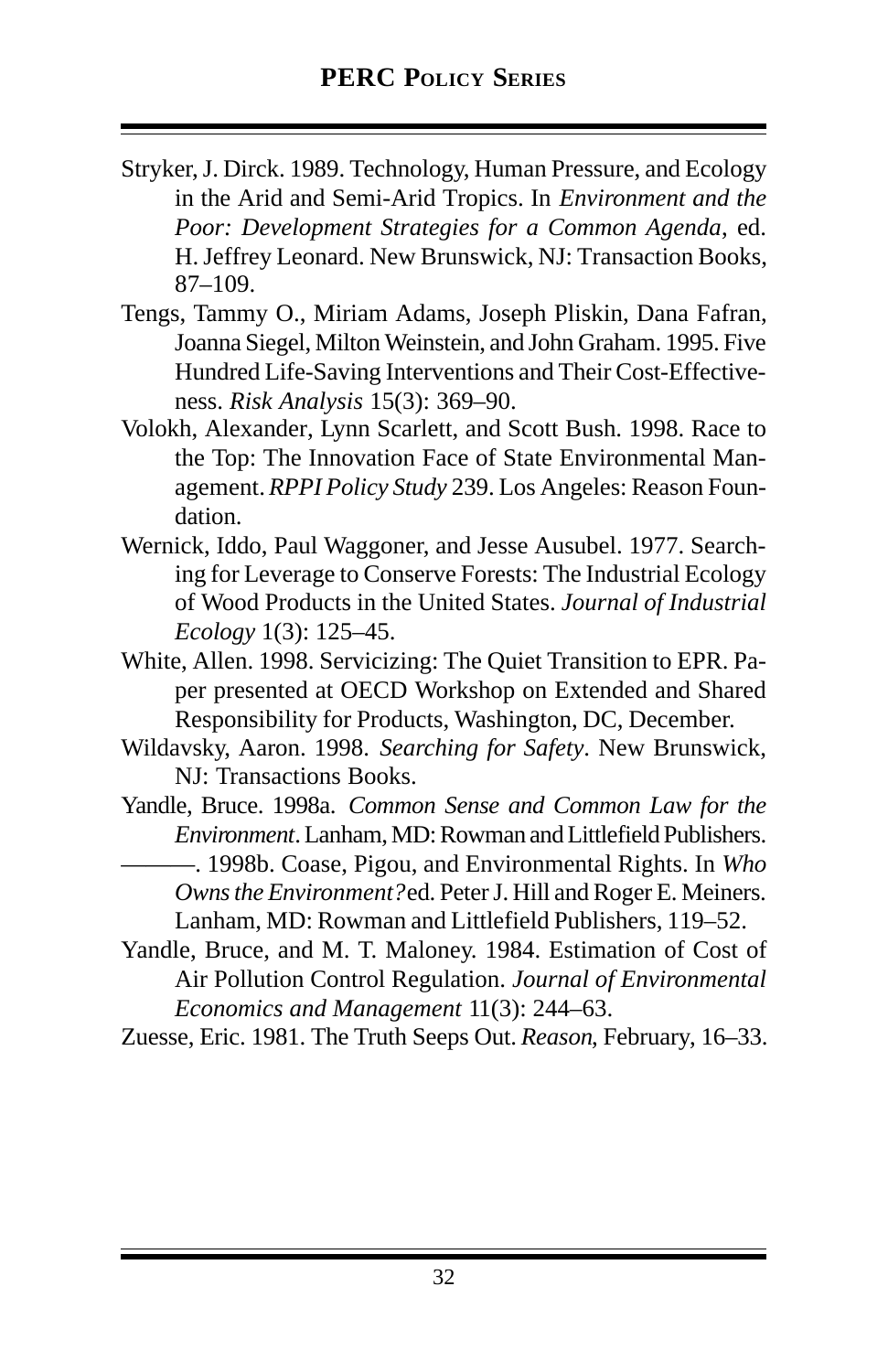# **SUBJECT INDEX**

Alaska: overfishing in, 10; regulation of water quality, 16 aluminum beverage can, 2–3 Amoco, 25 Arco Chemical Company, 24 Aristotle, 9 automobile, pollution from, 17 California toxics program, 25 chlorination in Lima, Peru, 18–19 Clean Air Act, 4, 21, 26 common law, 4, 7, 10–12, 14 conservation, 2–3 Cuyahoga River, 15 decentralization, 23–24 Defense Dept., 8 diminishing returns from cleanup, 17 "eco-efficiency," 5 emissions trading, 21, 24, 25– 26 Energy Dept., 8 entrepreneurship, 14 Environmental Protection Agency, 16, 19, 20, 25 externalities, 12–13, 22 Federal Aviation Administration, 19 fiber-optic cable, 3

global warming, 18

Hooker Chemical Company, 6–8, 12, 20

Illinois: brownfield program (TACO), 23; Environmental Management System, 25 income: regulation and, 19–20 informal rules, 14 industrial ecology, 5 Innovest Capital Risk Advisors, 5

Japanese fishing cooperatives, 14

liability, 4, 7, 10–12 Love Canal 6–8, 12, 20 lumber production, 3

markets, 22 "market-based" environmentalism: about, 17, 21–22; emissions trading, 21, 24, 25–26

Niagara Falls Board of Education, 6–7, 12, 20

Occupational Safety and Health Administration, 19

packaging, 20